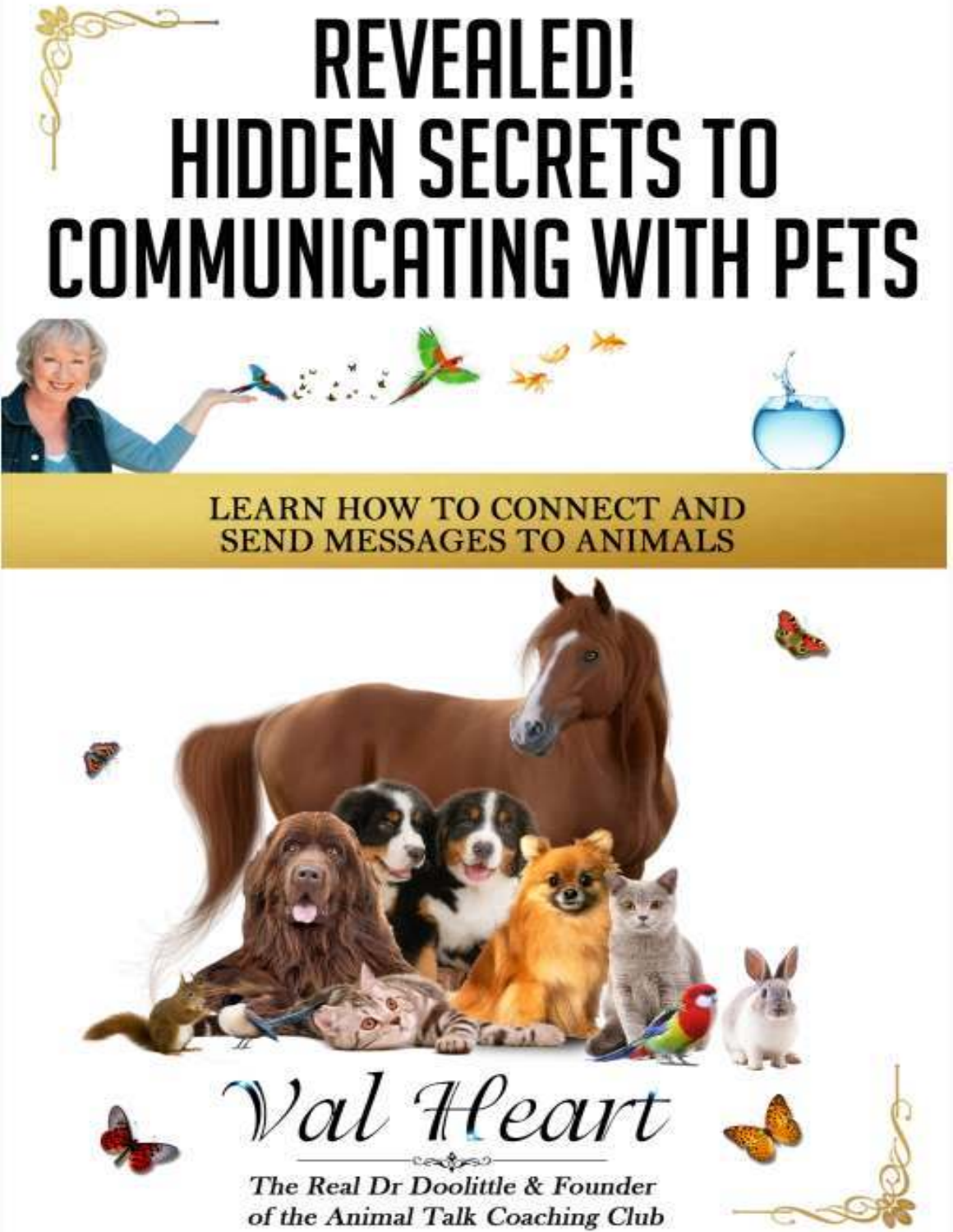### Imagine how great your life will be -- and how wonderful your relationships with your animals could be -- if you only knew how to speak their language?

Animals are brought into your life for a reason. They are your Teachers, Healers, Angels and Guides. When you learn how to recognize, respect and revere them as the spiritual beings they truly are, they can help you become a better human. And when you learn to speak their language, you'll be a better communicator too!

As pet parents, we want nothing more than for our animals to be healthy, behave well and be happy.

Like the parents of children, animals need to be able to tell you things. You need to know what's bothering them, where they hurt, what happened, what makes them feel sad and what makes them happy.

Just like human children, the animals in your life try to communicate with you all the time because they have a lot to share with you. Some of their wisdom is funny, loving and kind, and some of what they have to say is life changing, profound and insightful.

Learning how to communicate with animals is important because people misunderstand their animals all the time. That leads to a lot of tail chasing on expensive guesswork with vets and trainers, investments in unnecessary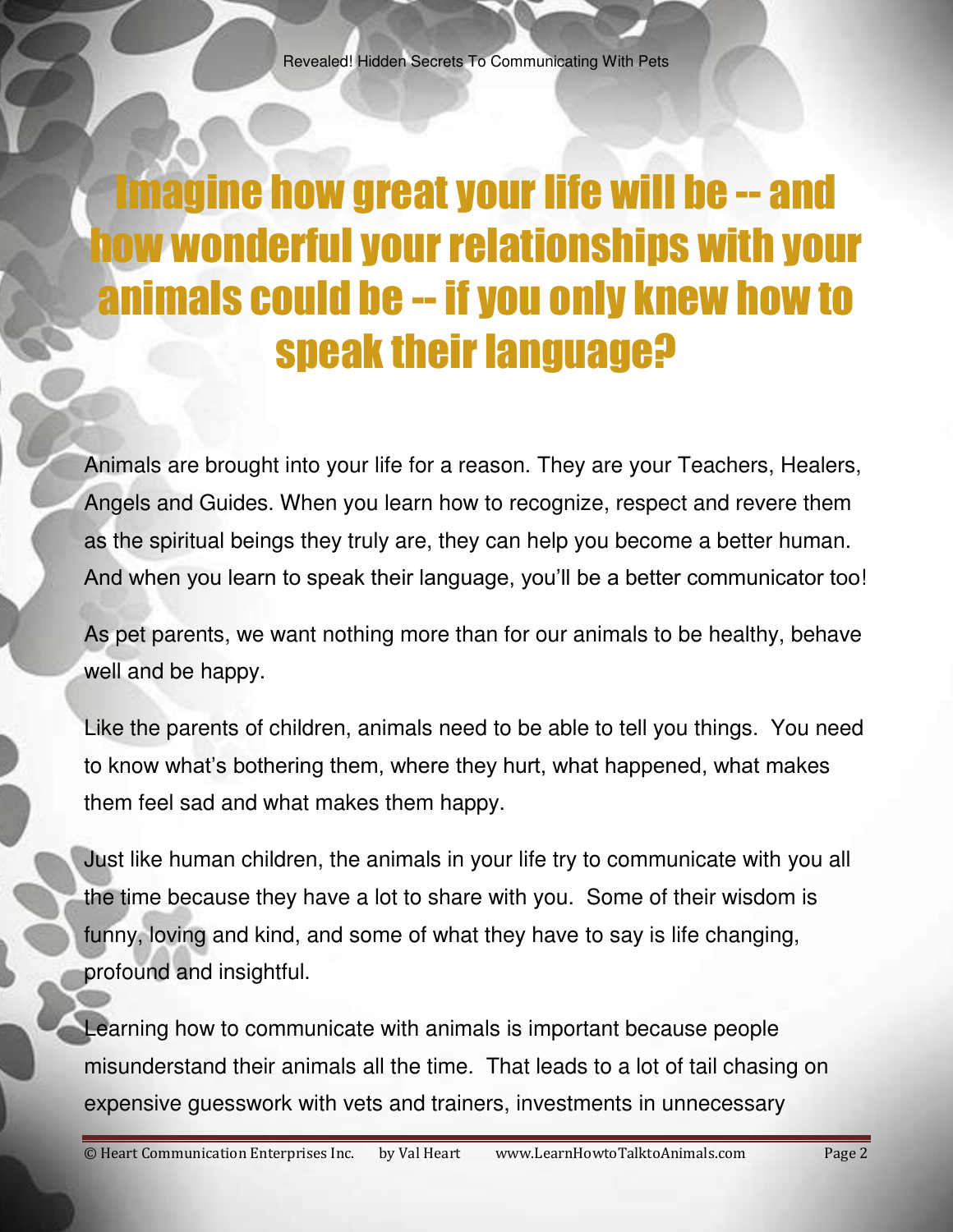equipment (or replacing damaged items). Without knowing what your pet is thinking, you can get into interesting and sometimes awful predicaments.

Because your animals reflect your own imbalances, wounds and issues, they also become your best teachers and healers. You can make their life and your own a lot easier, more fun and healthier through the power of a conversation.

Talking with animals and connecting at a deeper level helps you be a better, more balanced, kind and considerate person. It also helps you be healthier and clearer about who you really are, and who your animal really is.

#### **Doing this one thing right will completely transform the quality of your and your pet's life.**

I've spent the last 30 years of my life helping people with their animals all over the world. People contact me every day desperate for insight into why their animals are sick, ill or dying, why they behave in a dangerous or confusing way, feeling worried they are missing something important because their animal seems depressed or unhappy.

You may be having problems with sick animals, animals that your vet is having trouble helping heal…

You may be struggling with obedience, training or behavior issues, when everything you've tried so far hasn't worked very well and you don't know what to do next….

You may be worried about a pending euthanasia decision, you may be in agony of indecision about whether it's time to put your animal to sleep or not, wondering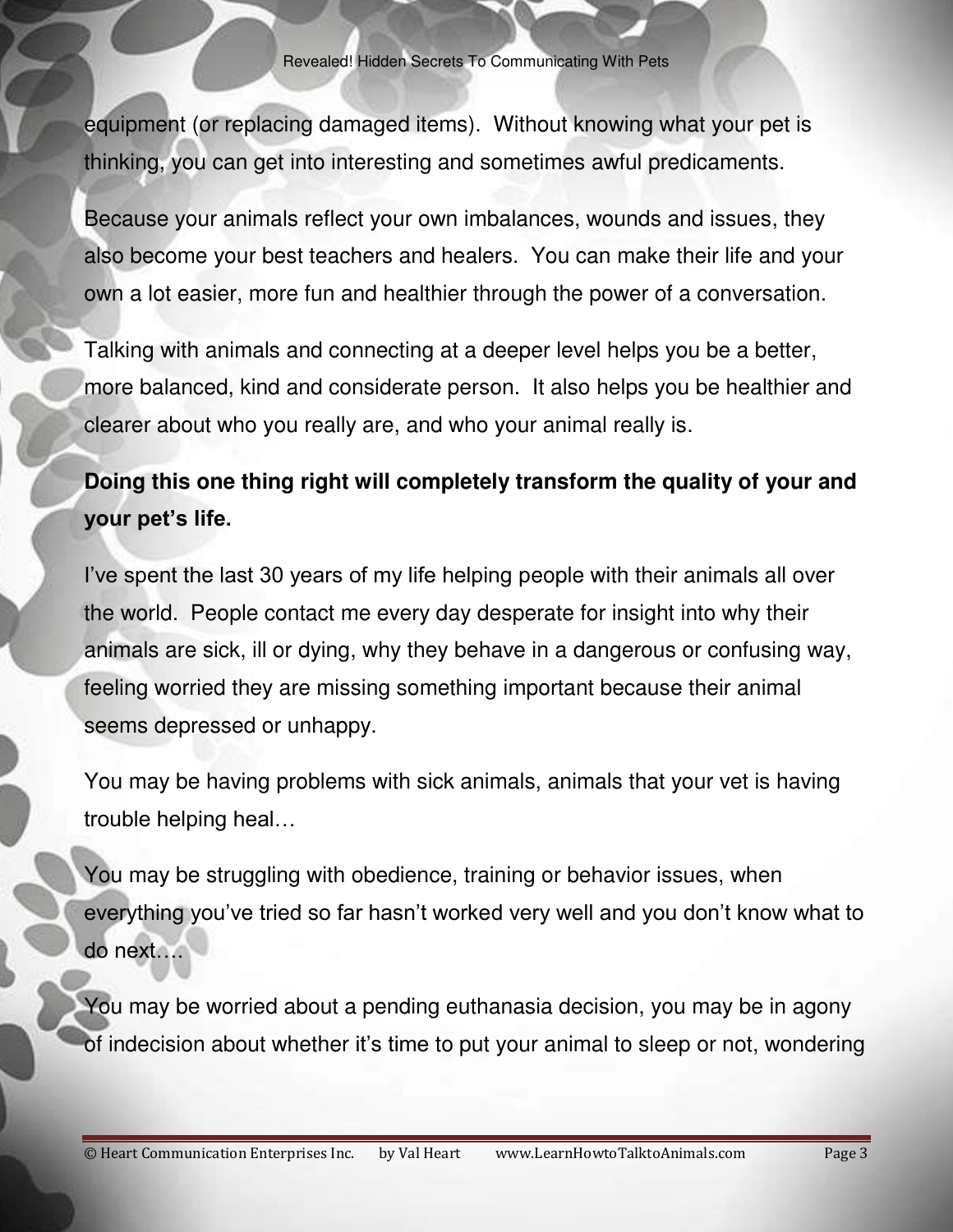if they are suffering. How do you know if what you're doing to help them is actually helping – or causing them more pain?

You may be trying to boost your performance in the show ring, and wondering why your horse or dog just can't seem to make the grade, resists training or doesn't improve beyond a certain level.

The saddest most painful consultations I do are the ones where people contacted me too late. If we had talked with their animal before things got so bad, we might have been able to save their life.

Wouldn't you love to have a more direct connection with your animal?

What if you could simply ask them what was wrong, where they hurt, how they felt, why they behaved the way they did?

How would knowing how to do this yourself change your life? You would be able to help your animal to feel safer, more loved, respected and understood.



*Photo Courtesy of www.123RF.com*

Maybe in a moment of desperation you wished you could just magically stick a phone inside your pet's head so you could *know* what they're thinking!

Good news! You CAN! It's easy to learn how to hear your pets thoughts, no phones required.

The HOW of learning to recognize, respect and revere them is in discovering who they really are by knowing how to commune with them.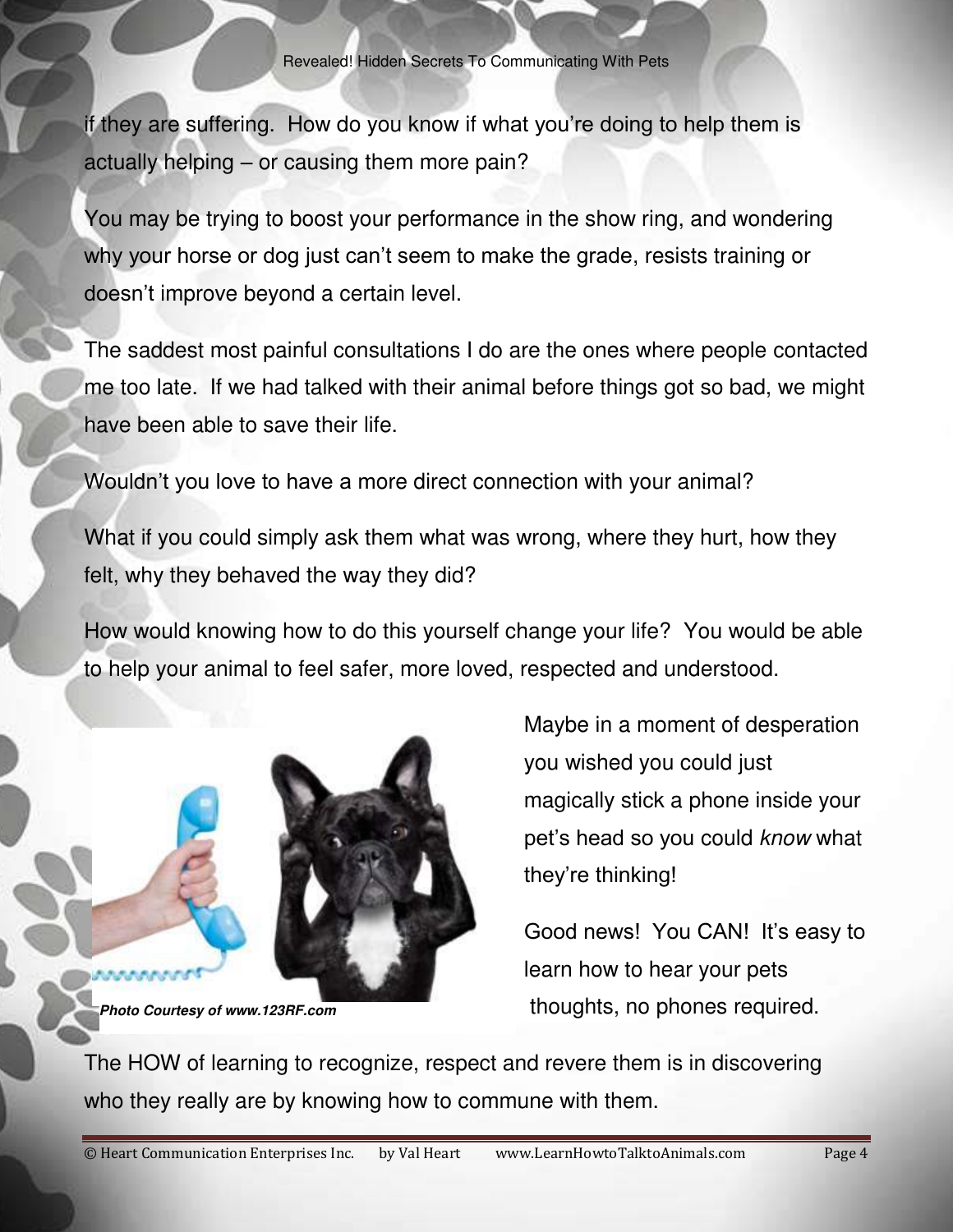You owe it to yourself and to your animals to make the effort. They work hard to be your best friend. They love you unconditionally. They are there for you when you're sad, lonely or confused. You should return the favor!

They don't care if you're having a bad hair day, are over or underweight, and they couldn't care less if you aren't wearing any makeup or are going bald.

What do they need from you in return? All they ask is that you to be *their* best friend. And to do that, you simply need to know their language so you can understand them at a deep level and receive the wisdom, healing, love and inspiration they have to share with you every day.

Are you having problems with your pet?

The first place to begin solving things is always through communication.

Learning how to talk with animals saves you money, energy and time because by taking the time to discuss things with them, they can help you discover what the real problem actually is from their viewpoint (instead of your guessing or assuming). Just as you would talk things over with your best friend, your teacher, boss or coworker, a senior parent or a child, if you don't connect and communicate up front so you understand each other, then you can go way off track quickly. You can make things worse in a hurry, or end up wasting a great deal of time, energy and money with little or no result.

Animals continually share their thoughts and feelings with you every day. And in many ways, you are already receiving their messages but you may not feel clear or consciously aware enough (yet) to decipher and filter the information properly so you can know what they are saying.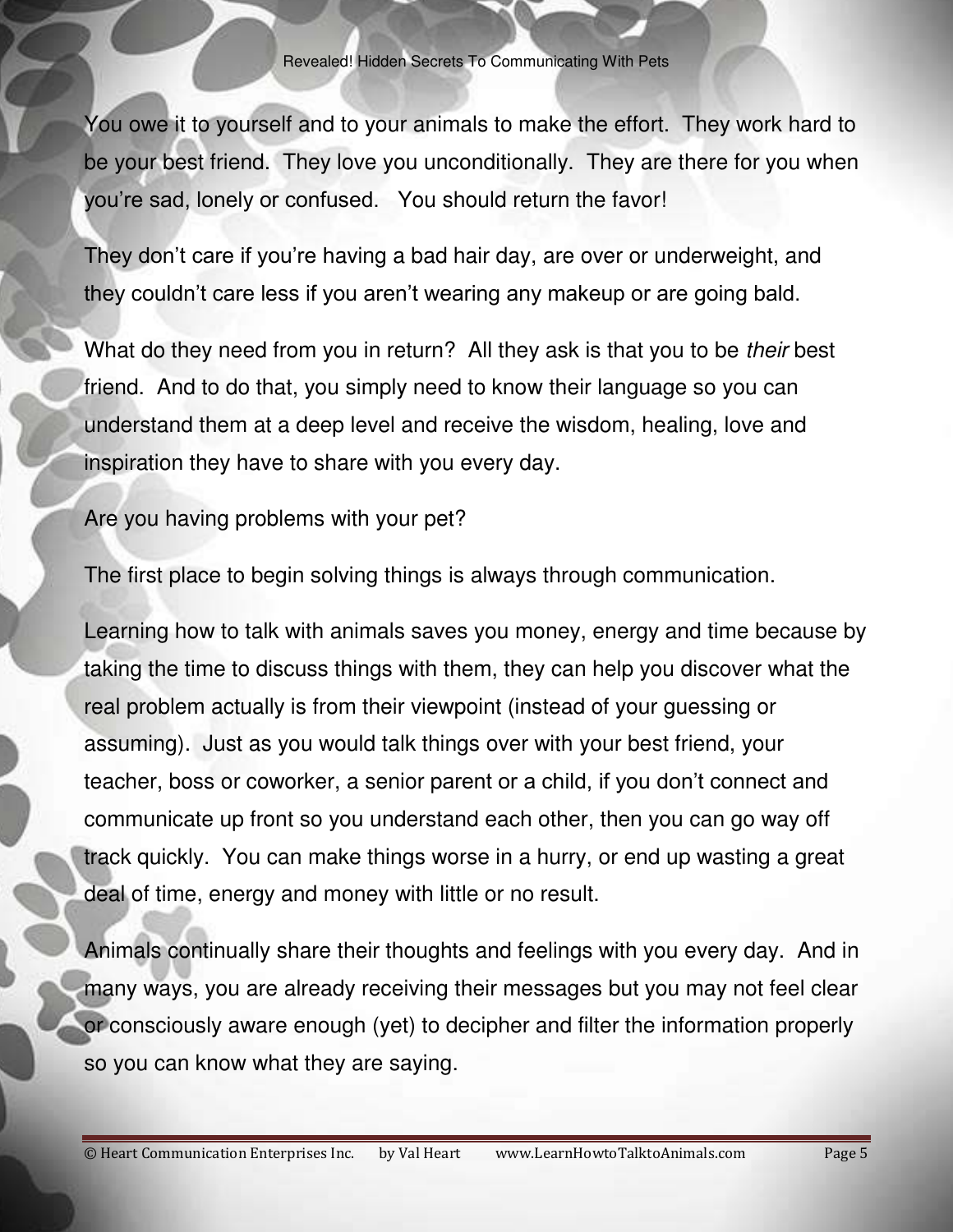Revealed! Hidden Secrets To Communicating With Pets

The key is to become more conscious, more fully present so you can enjoy a direct energetic connection. To do that, all you need is to take a little time to learn and practice the tools and techniques you need to succeed, and which you are about to learn.

#### Animals are telepathic.

Telepathy is just a fancy way of saying that you can feel, sense and hear others over a distance. You do this every day, all day long, your whole life. You were born knowing how to do this. You may have shut down your senses in some way, or lost conscious awareness of how you're actually receiving or sharing information with others, but you're still doing it.

Your animals can see what is in your mind's eye, and they easily feel what you are feeling. Have you ever noticed how your pet disappears when it's time to go to the veterinarian or when it's time for a bath? Or how they can appear almost magically when you have something good to eat?

I once worked with a blind and deaf cocker spaniel. We were in the living room, and his person and I started discussing one of his favorite treats, cheese. The next thing we knew, he got up and headed to the kitchen where he sat down and eagerly waited on us to come open the refrigerator and get him a cheese snack!

This isn't an accident or a coincidence. If they are paying attention, they always know what's going on with you.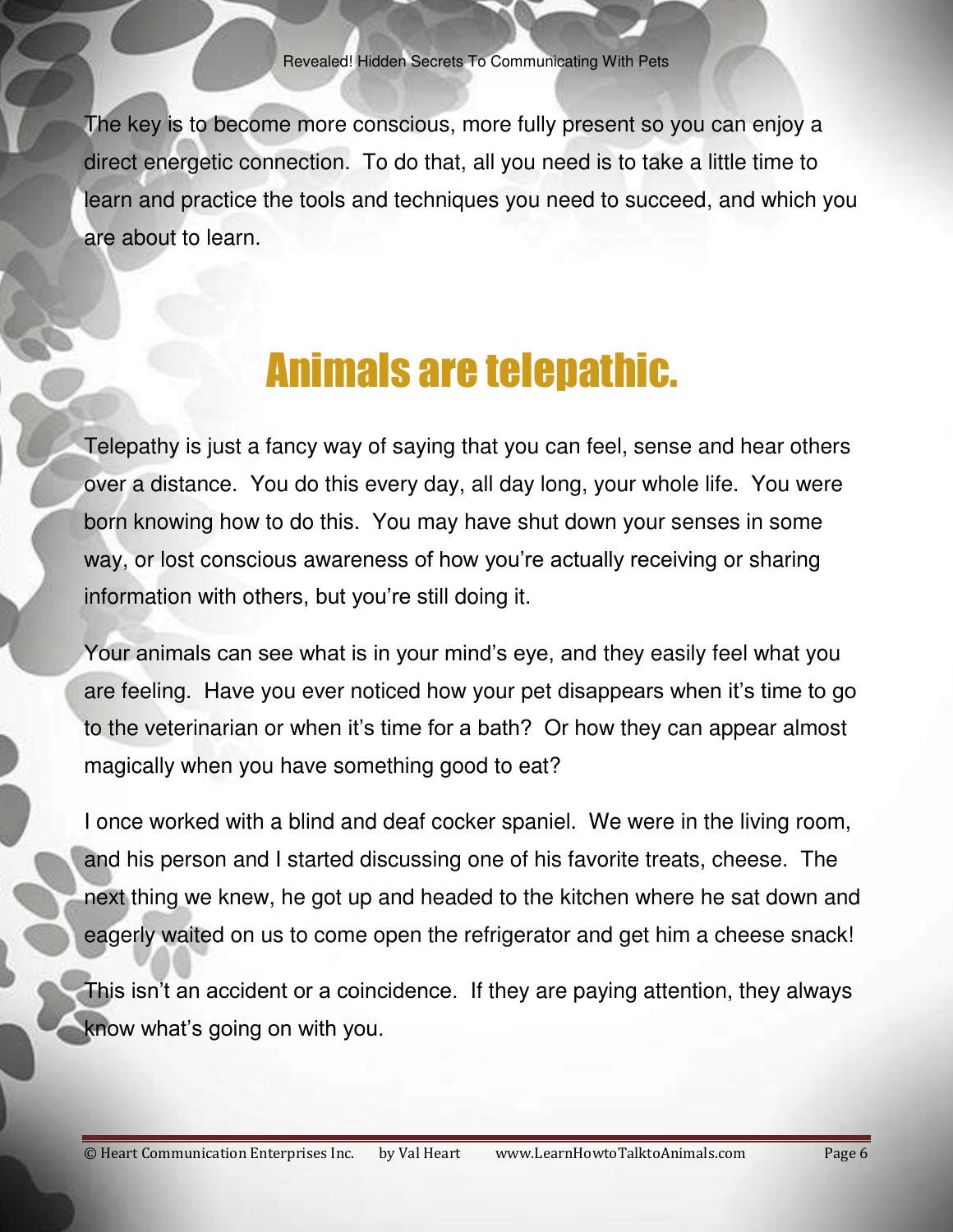And when you learn how to pay attention, you can know what's going on with them too.

Today I invite you to step into the wonderful amazing world of animal communication.

# Animal communication is The Essential Key to enjoying loving, happy and healthy relationships with animals.

I'm Val Heart. At various times in my long career as a leading, internationally known animal communication expert, I've been called The Real Dr. Doolittle™ and Animal Communicator to the Stars. I'm a bestselling author and co-author, and am



the founder of the HEART System™ for solving problems with pets. I'm also the host and founder of the Animal Talk Coaching Club, where students around the world come for education, community, mentoring and inspiration.

I'm known for my work with underperforming horses, because with my 5 step Equine Peak Performance system I can help them achieve their true potential and love their work with joy, dignity and enthusiasm.

People all over the world seek me out because they care about their animals who are struggling. They've heard that I can solve problems in minutes, rather than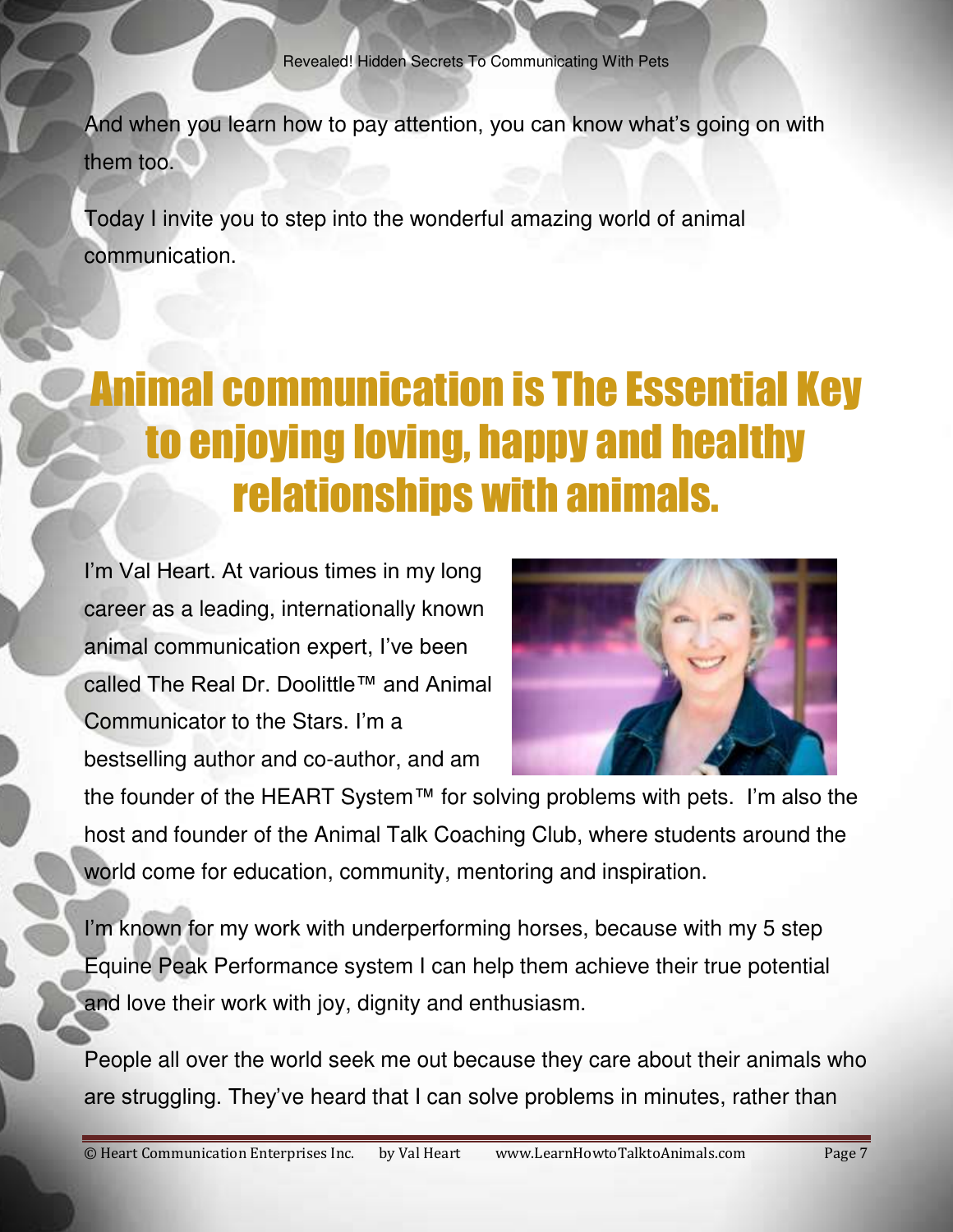years. The way I do that is by giving your animals a voice so they can tell you how they feel, if they are in pain, and what confuses them or makes them sad.

Before knowing how to communicate with animals, I remember yearning for a more fulfilling, intimate relationship with them. I wanted to understand what they knew about the world around us that I didn't know. They have viewpoints, insights and wisdom all their own, and I wanted to learn from them.

One day, I had a life transforming experience when I heard a voice. There's a scripture in the Bible where a donkey was telling the person who was riding him not to go to the city where he was going because that was not the calling; that it was not the prophet's mission. And the donkey talked to him and the prophet heard him.

Some people laughed at that. But I know, on that one special day in January 1993 that I heard a voice from an animal as clear as the human voices I hear on a regular basis. And that *changed the course of my life*. I never saw animals in quite the same way again. The wall of limitation came down and I experienced a moment of enlightenment, an epiphany.

What happened? I'm glad you asked because it's an amazing story.

On that chilly overcast, rainy day in January 1993, I was helping my friend who had an injured horse. We were in her barn on the outskirts of San Antonio, Texas. She was working with her gorgeous glossy black Percheron mare Valkyrie who had suffered a serious physical injury in her hip that wasn't healing.

Clear as a bell, in a breakthrough moment, I heard the horse share her heart with me. She told me all about the horrible things that had happened to her, how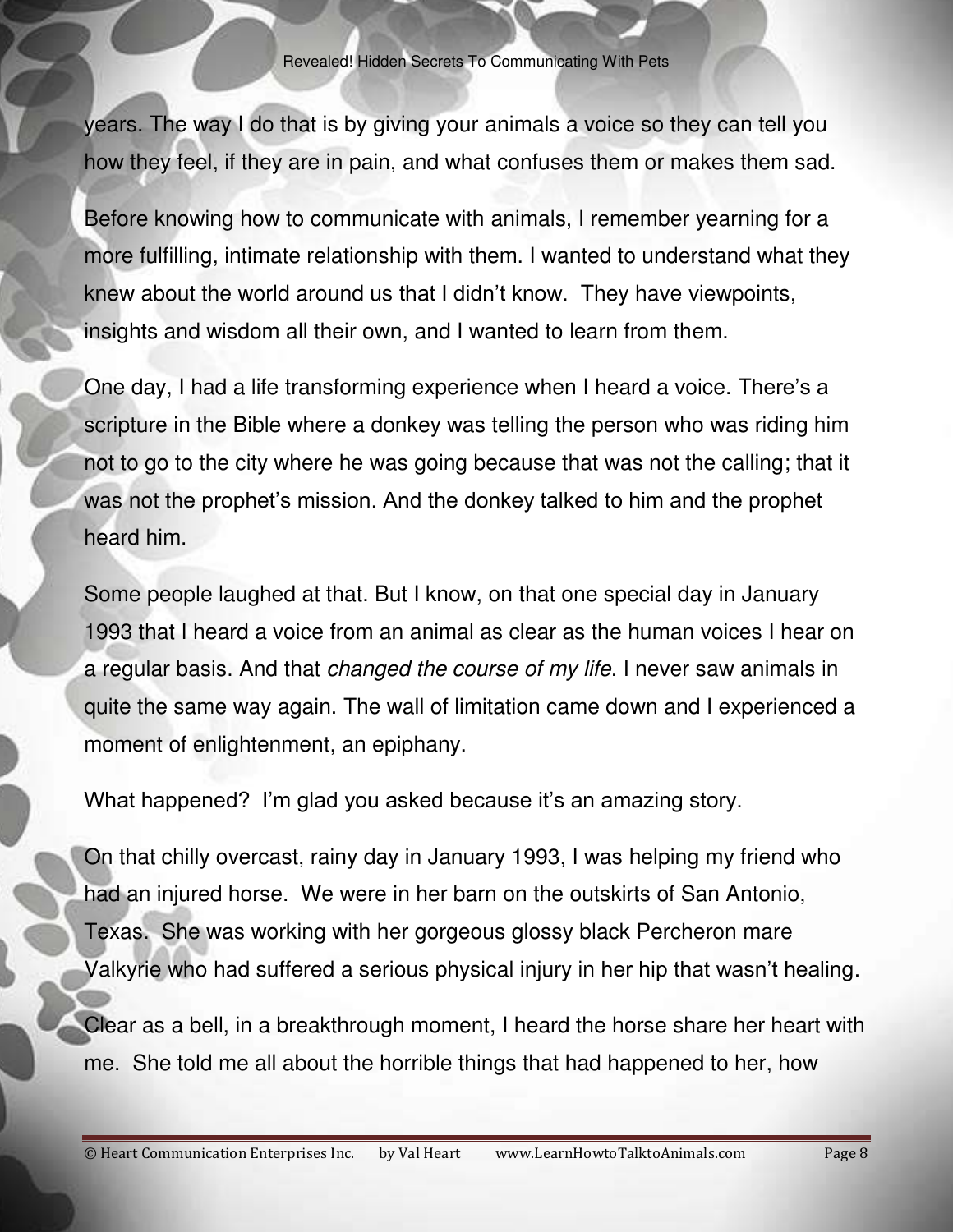upsetting it was, how angry she felt and how much it hurt. Her body was hurting but the real pain was in her memories, her emotions and in her mind.

She needed someone to hear her, to understand, to care enough to talk to her. And I did, by connecting and understanding her at a very deep spiritual level.

And as we watched and as I listened to her story, the fist-sized wound on her hip that had not healed in months? It literally disappeared before our eyes… all because, for the first time, a human was able to hear the horse's heart and listen to her story. She finally felt respected and understood, and she could let the trauma go.

All of us have this capacity, the ability to know our animal's thoughts, feelings and experiences. We are connected with animals at the deepest energetic level. The problem is that most of us have not discovered how to create the opening to experience the depth and the truth of the connection at a heart to heart, mind to mind level.

Scientists have discovered what animal lovers already know in our heart of hearts: animals are sentient, wise, intelligent creatures. Plants communicate with each other about insect invaders and other problems in various parts of the garden or forest – that has been documented. Dolphins can tell us about things they've never seen with their physical eyes. Gorillas taught sign language can make up new words to say what they need to express if they haven't been taught the word or phrase for it.

Animals clearly think about things in their life, they feel emotions, they reason situations through to figure out how to solve puzzles and games. Often their answers and inquiries will delight and surprise you!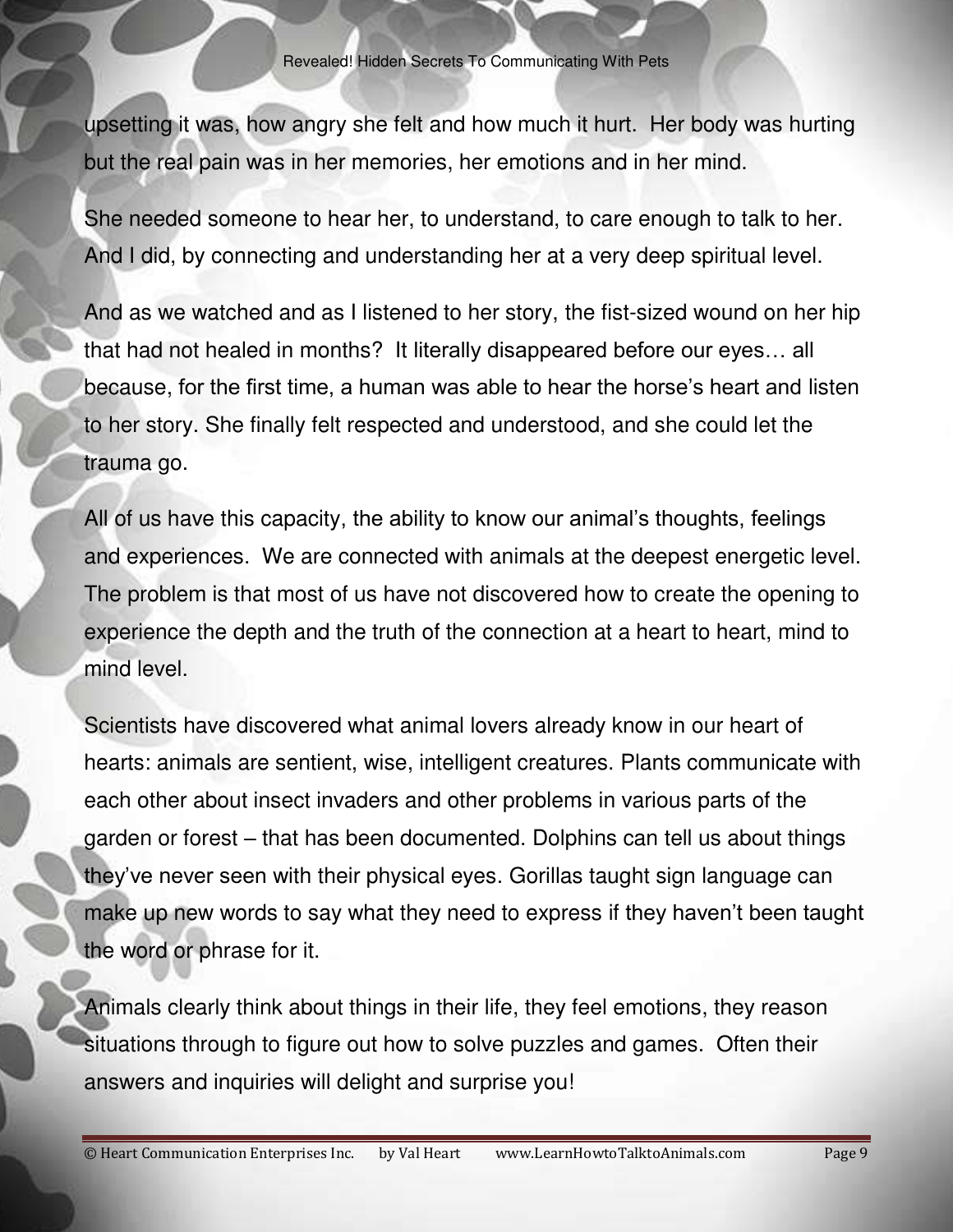

*Photo Courtesy of www.flickr.com*

It's important to realize that the being sitting beside you currently disguised as an animal is way more intelligent than you may realize.

And, they can help you beyond your wildest dreams.

Do you have any idea who you could be living with? When you peel the curtain back and see beyond the

veil, you may find a master healer, a wise teacher, your very own best guru and you don't even have to climb a mountain, sequester yourself in a monastery or go to an ashram.

Do you ever get the sense that your pet is trying to tell you something… but you just don't get it?

Well I've got news for you – they ARE trying to tell you something. Animals spend their entire lives trying to break through so you can hear them. They want to help you. They work hard to heal you, to inspire you, to share their wisdom with you.

You *can* receive the wisdom your pet wants to share, learn to take actions that improve their behavior and even help them heal. You can even experience deeper spiritual meaning, clarity and peace of mind. How? By learning to speak their language.

Let me share with you a few things that you can do that will deepen your relationship with them far beyond the norm.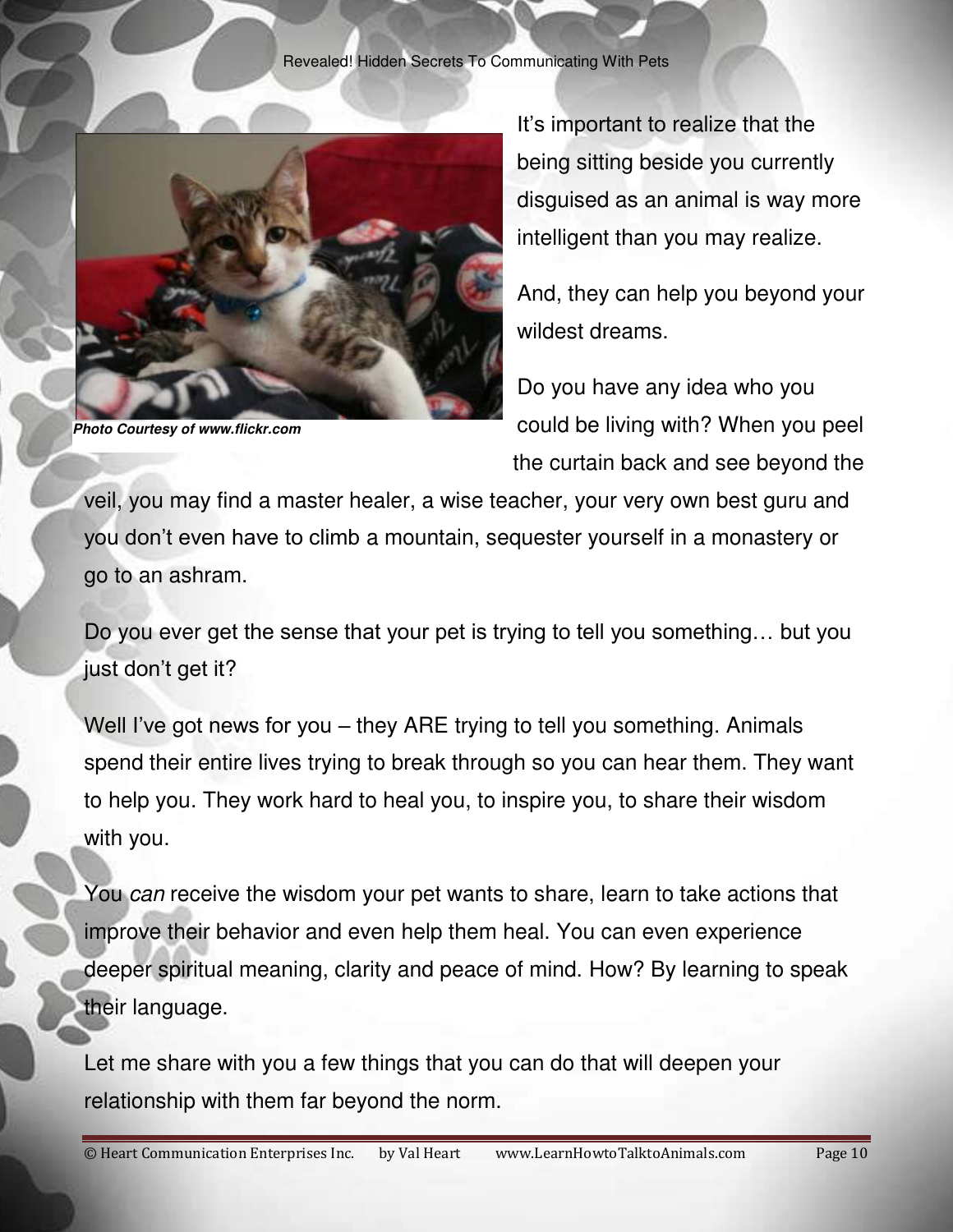So the next time you are with your dog or your cat or horse or bird or whatever animal is around you, wild or domestic, you will know how to recognize, respect and revere them for who they truly are.

> **You want to learn how to listen not just with your ears and eyes but with your whole heart.**

# What Animal Communication Actually Is

Animal communication is a telepathic sharing of energy, impressions, feelings, concepts and ideas. If you're alive reading this right now, then trust me, you are already communicating telepathically by sending, sharing and receiving energy with everyone around you.

Animal Communication is NOT mind control. And just because you tell an animal something you want them to do, it doesn't mean that they will do it. They have their own viewpoint, understanding, concerns, needs and wants.

Telepathic communication works by sharing your energy with each other, your heart to their heart, your mind to theirs. It doesn't just focus on your words or language, it's actually an energetic exchange of information. Animals don't always think in thoughts, they think in feelings.

For instance, do you know how it feels to feel sad? To grieve? To feel angry? To feel upset, or worried or frightened?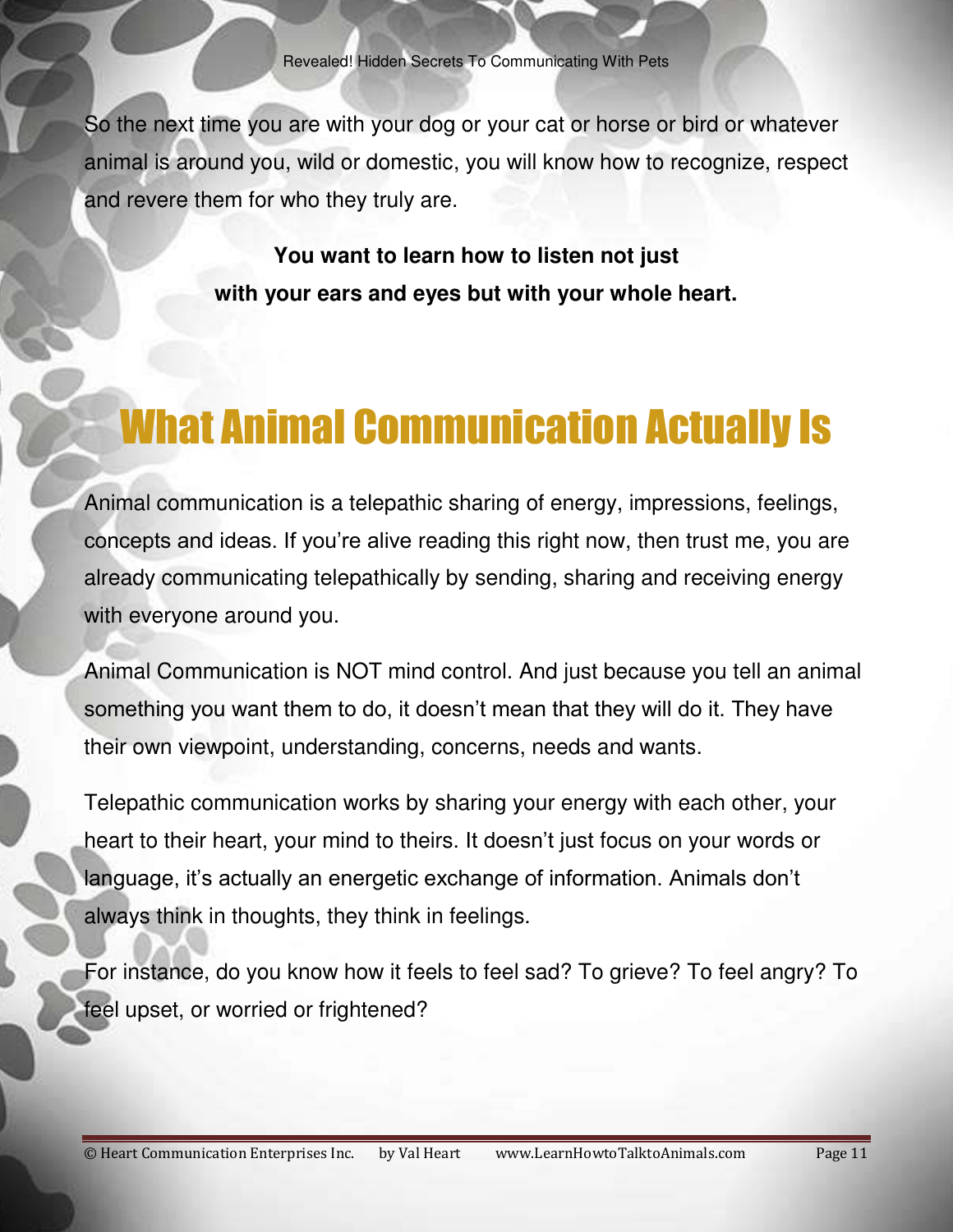

*Photo Courtesy of Unsplash.com*

If you can find these emotions in yourself, then you already know how they feel. That means you can easily learn to recognize these energies in others with just a little practice.

It's time to learn about the importance of understanding

and working with emotions and energy. You'll discover more about your own individual Signature Style in the How to Talk to Animals Beginning Foundations, Advanced Topics Courses and the Animal Talk Coaching Club.

Understanding feelings and how to work with them is critical to your success in talking with animals. The point is that if you can feel these energies and get clear about them, then you can in fact sense what your animal is thinking and feeling.

It's important to learn how to be emotionally peaceful and comfortable with what you're feeling before you'll be able to feel someone else's emotions accurately. All beginning students have to do the inner work on this issue.

Animals share energy, thoughts, feelings, understand concepts, beliefs and attitudes. Once you know how to tune in the right way, you can access their knowledge, wisdom and viewpoints.

Saying that, some animals are much easier to talk to than others. It depends on what they think of humans and what they expect from you. Once you know the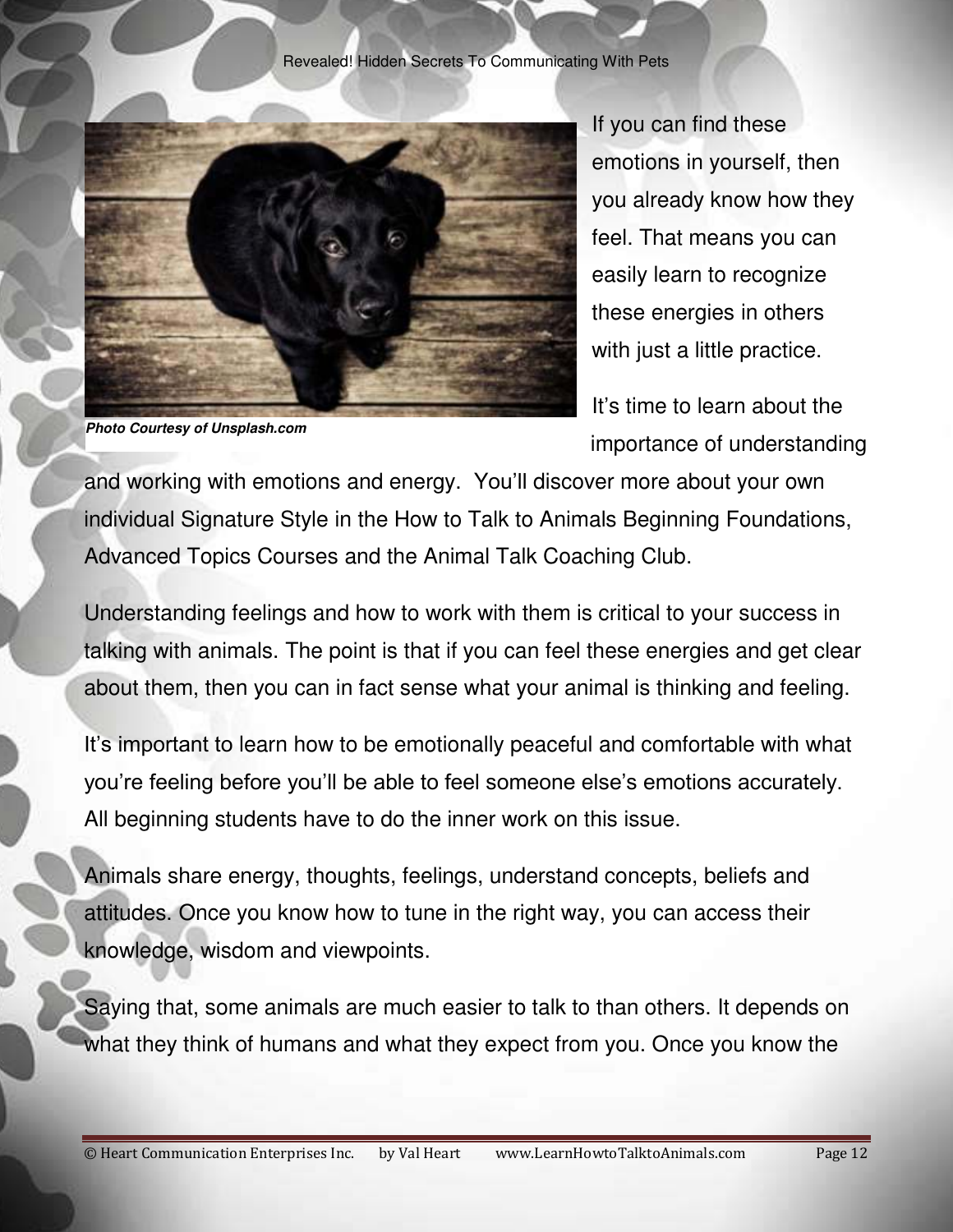basics of how to communicate with animals, you'll need to learn how to carry on a good and productive conversation with them.

Animal Talk isn't *just* for fun! It's also about changing behavior, improving training, preparing them for transition, reconnecting in the afterlife… you can even help your pet heal when they're sick -- when you know how to do it right.

**Let the journey begin…**

### 3 Fundamental Animal Talk Principles Are The Basis For All Relationships.

Once you understand these 3 Principles, I'll teach you how to use them to deliver a message to any animal at any time, using my simple 3 Simple Steps process.

A lot of students get extraordinary results with their animals just by using these 3 steps. That's because these 3 Principles will help bridge the communication gap between you and everyone in your life, because as you'll discover if you choose to continue your training with me, communicating with animals is a spiritual journey that can and will change your life.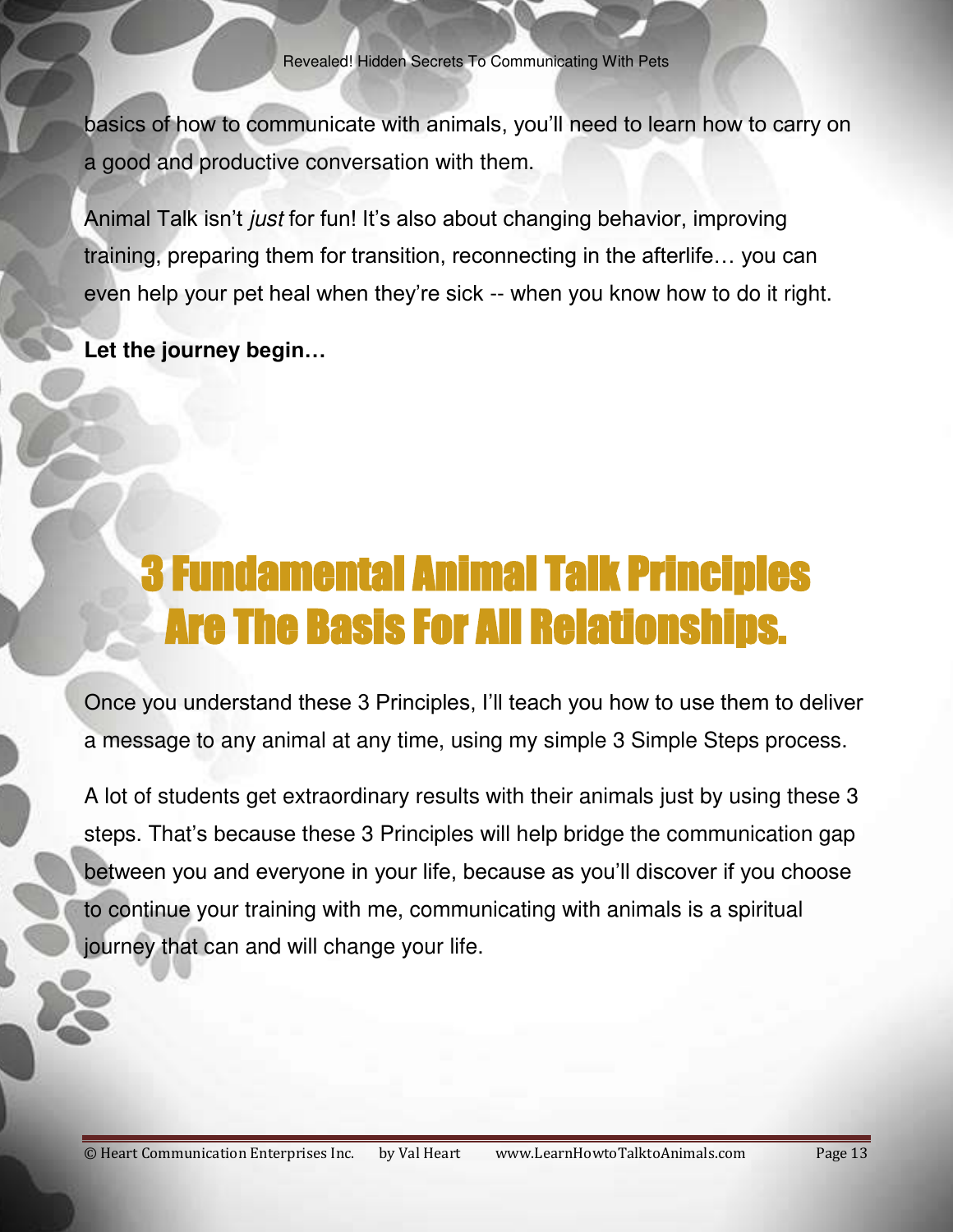#### Principle #1: Animals SEE You.

Okay, I can hear you thinking (because I'm psychic, of course!):

"But Val, of course they see me! If I'm in their line of sight, if they're looking at me, they see me and I see them! What do you mean?"

Let me explain so you can understand what animals REALLY see and what I see when I connect and communicate with animals!

Have you seen the movie Avatar? It's one of my favorite movies. There is a scene in it where the native people called the Navi say "I SEE YOU".

It means, they GET you. They SEE the essence of you, your soul, your Spirit, WHO you really are. It's deep, it's spiritual, it's your HEART, your Truth connecting you with another being at a deep spiritual level.

When I say animals SEE you, that's what I mean. They see through to the heart of you, your essence, your Spirit.

Of course, they also see your body language just like you do theirs. They watch you, like you do them.

They also see deeply into your heart, your mind, your spirit. They read your unique energetic frequencies, the part of you that makes you YOU.

We are spiritual beings disguised in physical human bodies. They are spiritual beings disguised as animals.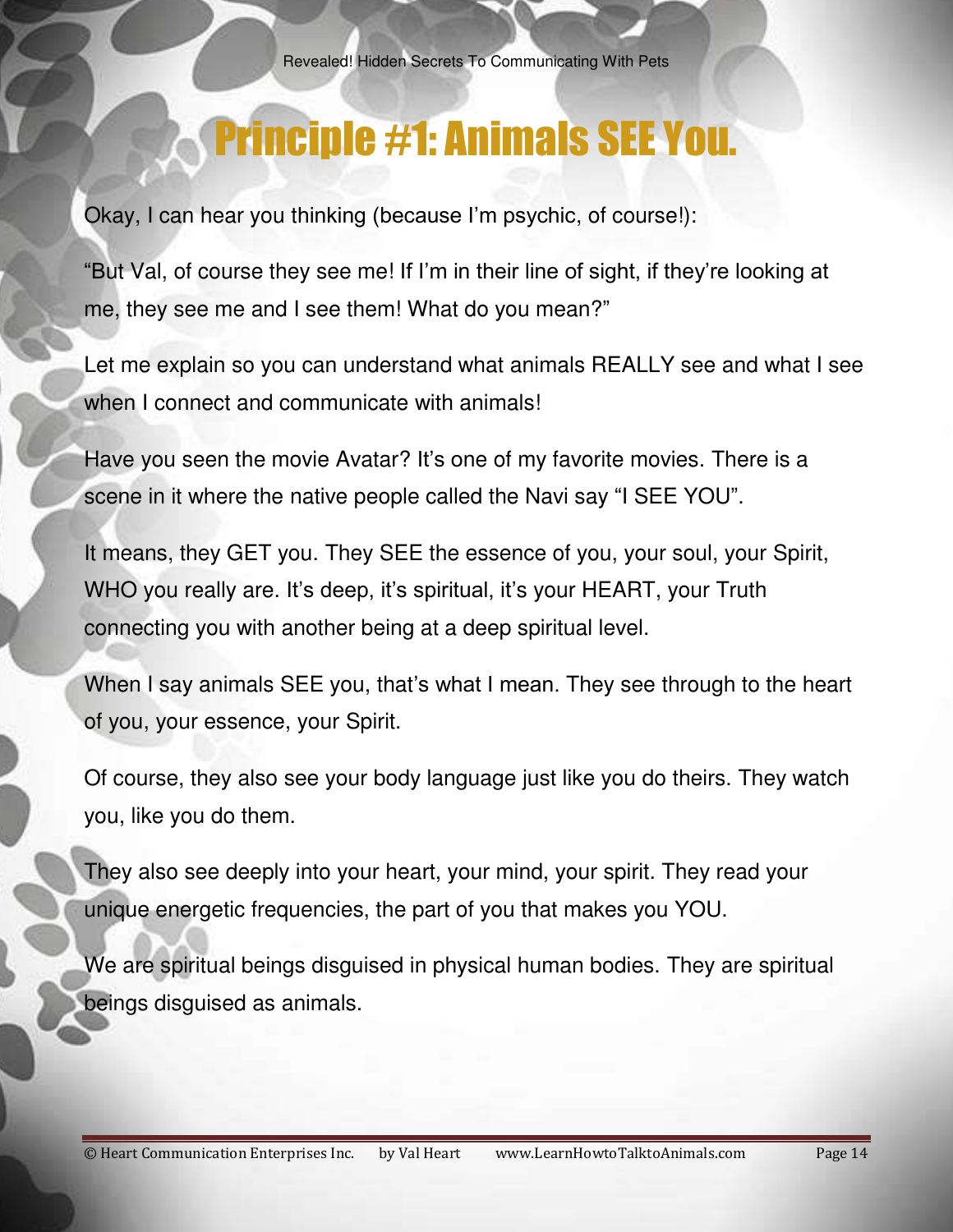So, Principle #1 is that animals SEE who you really are, both physically AND subtly. If your body language is closed off, they sense that. If you are feeling impatient with them, they feel it. They see your truth.

The real question is, can you see them?

Look at an animal right now, a living animal or a picture of an animal is fine. You can even do this with a picture of a deceased animal. Notice what you "see" about their energy. Take a minute and use your imagination to see their aura, the energy field around their body. If you could see it, what would it look like? How big would it be? What color would it be? Does it seem strong and vibrant or soft, quiet, peaceful? Is it a solid field of energy and/or color, or is it broken, weak in some areas, strong in other areas? What else do you notice?

#### Principle #2: Animals HEAR You!

If you call their name, clap your hands, make noises, shout or yell at them… I if they are in earshot and aren't deaf, then yes, of course, they can hear you!

But let's dive in a little deeper. There is a major difference between physical hearing and subtle hearing.

Your tone of voice, volume, timbre, dialect, cadence, are all things that make up your voice and what they hear physically.

Subtly, they also hear your intention, your *meaning* behind the odd combination of sounds coming out of your mouth which could be very different from someone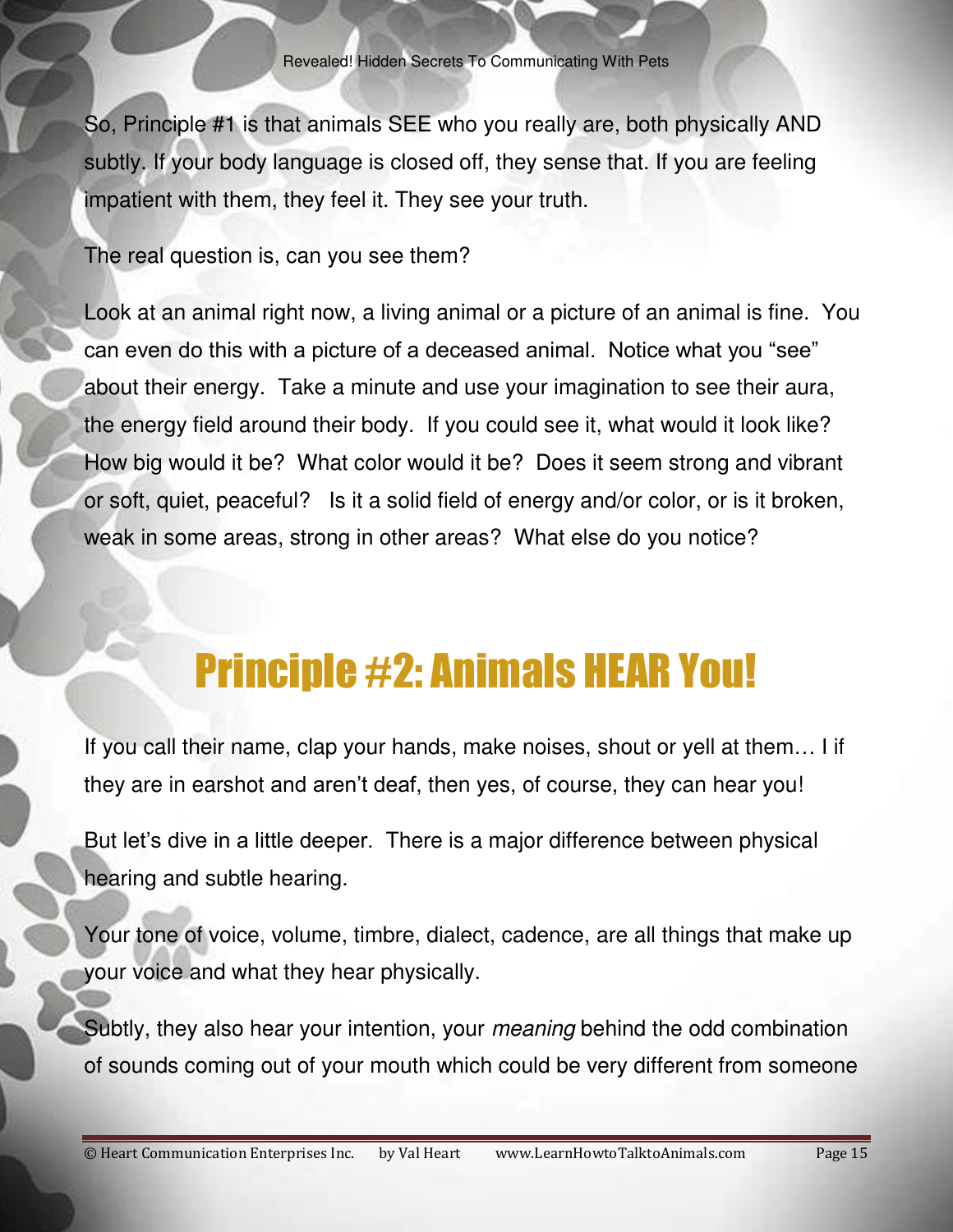else saying the exact same thing! They get the context, attitude and beliefs behind your words.

You can tell them the same exact story (cue or signal) and they'll receive it differently depending on what energy and context you put into it.

Think for a minute… How does a parent know when their baby's cry means "I'm wet" or "I'm just having a bad day" or "I'm in pain" or "I'm scared?"

Ever wonder how a parent actually knows the difference? They are listening with their heart.

Principle #2 is that animals HEAR you, both physically AND subtly.

The real QUESTION is, can you hear them?

Imagine what might happen if you *could* magically put a microphone inside their minds, what do you think you might hear them say? Would they have an accent? What might they be thinking about? If you greeted them or asked them a question, what do you imagine they would say in return?

With the proper training, you can know the exact context behind the sounds they are making, both subtle and physical, on the inside and on the outside.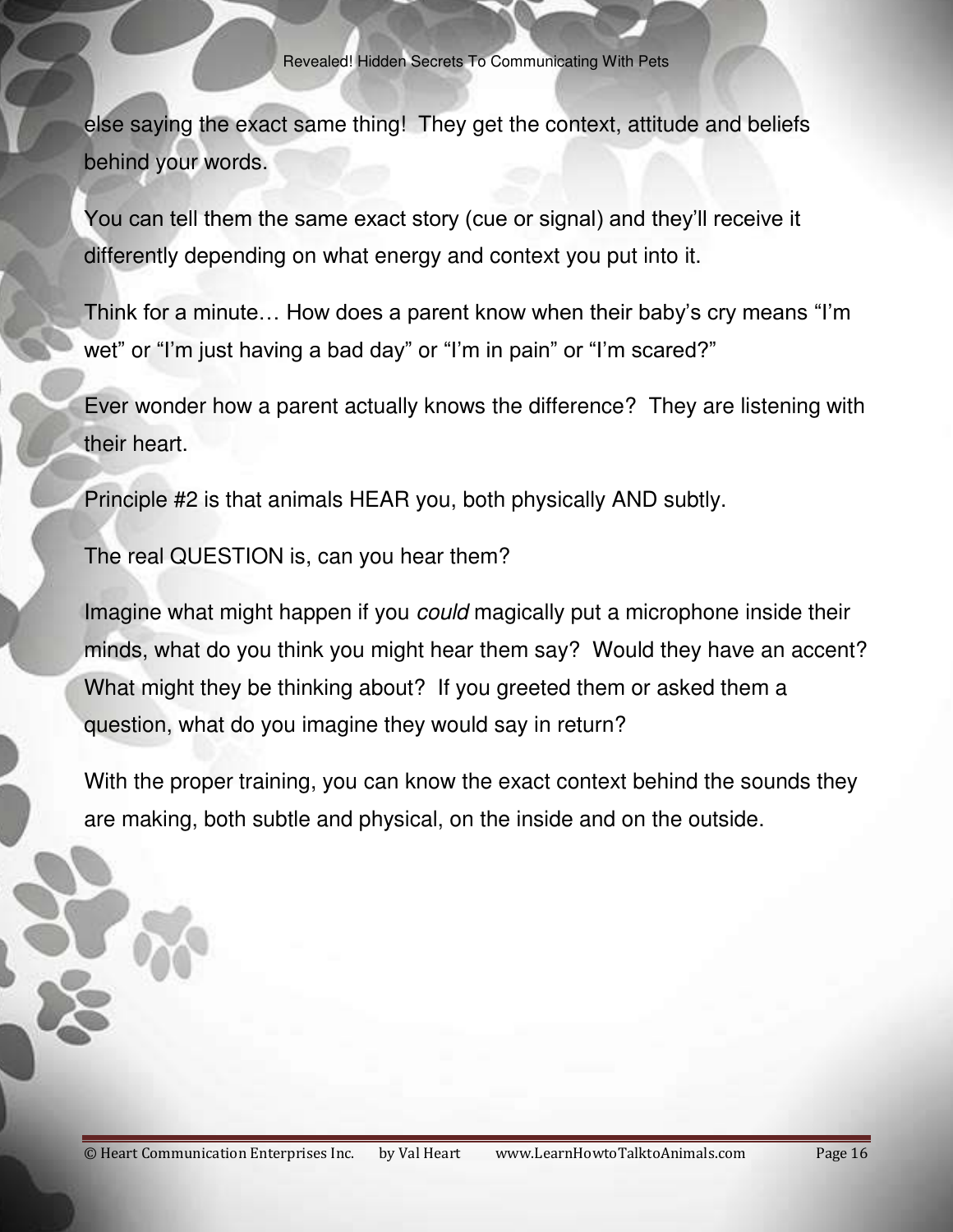#### Principle #3: Animals can FEEL you.

This is the BIG one that most people overlook or are simply clueless about, and it could easily be the most important Principle. I'm talking about emotions, feelings, the sharing of energy, life resonance, your chi.

Emotions are simply energy in motion. They are generated inside our body by our neural network and endocrine system, among other things; they are then held resonating deeply in the body in various places; and, they are expressed through the body's pores, scent glands and via physical expression like body language.

Emotional energy can get disconnected from our conscious mind and awareness. Mentally you may not be conscious of what you're feeling in any given moment. In our society, all too often we are trained to suppress our emotions, to be polite and politically correct at all times, to put a mask on so others don't know what we're really thinking or feeling. And when you have many emotions running rampant below the surface, you may not be able to even give what you are feeling a name or clear expression.

One of the gifts of animals is they can FEEL. They feel your heart, your spirit, and all the emotions held and expressed through various places in your body.

Have you ever noticed that when you're upset, or sad, or in pain, that your animal will act differently? Maybe they come check on you… put their head in your lap offering comfort. Sometimes they will come stare at you for a long time, trying so hard to share their heart with you, to tell you something they want you to know.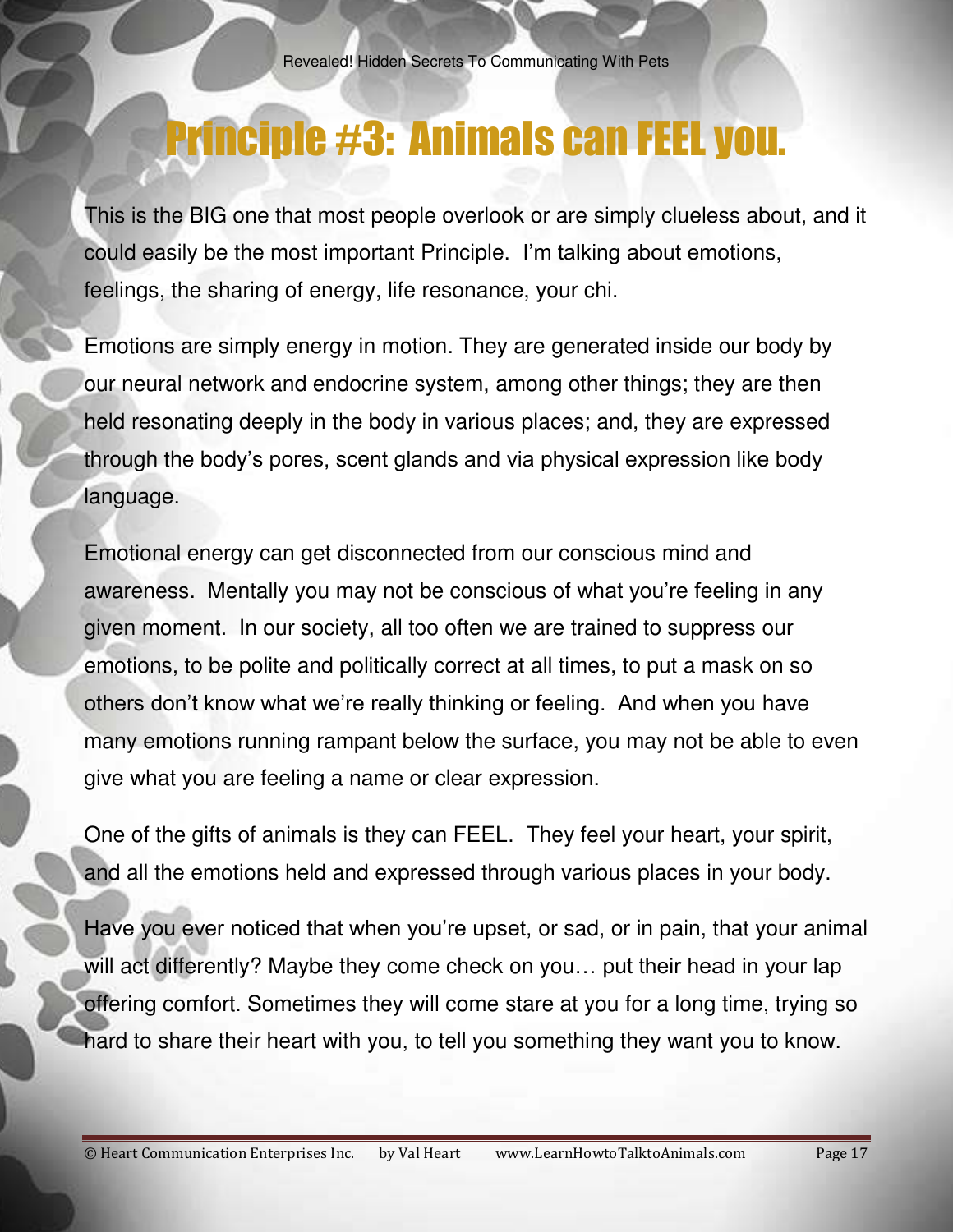Revealed! Hidden Secrets To Communicating With Pets



*Photo Courtesy of istockphoto.com*

Did you know that animals think humans are incredibly dense? They worry about us, a lot. They can tell when we are at risk of getting sick, or something is going wrong in our lives or relationships… And they do their best to breakthrough our barriers so they can help us heal.

When your innate ability to subtly see, hear and feel them is compromised, you become incoherent and confusing to animals because you are disconnected from your bodies, your mind is not fully present, you aren't really listening and you can't pay attention because you're too distracted. You wind up being scattered all over the place. Often *you* don't even know what you're saying or thinking!

You need to help them understand you by simplifying your thoughts, gaining clarity about what you really want/need, being fully present, mentally quiet and receptive. If you want to send a coherent, understandable message to an animal, it's your job to do your inner work to set things up right inside yourself so they can understand you.

So to recap, the 3rd Principle is your animals can FEEL you.

The real question is… Can YOU feel them?

Imagine looking across a room at a friend or stranger and that you immediately know or have a sense of what they are feeling, whether they are angry, sad, depressed, excited, happy, lighthearted, or in love… If you can do that, and I know you can, then you really can do this!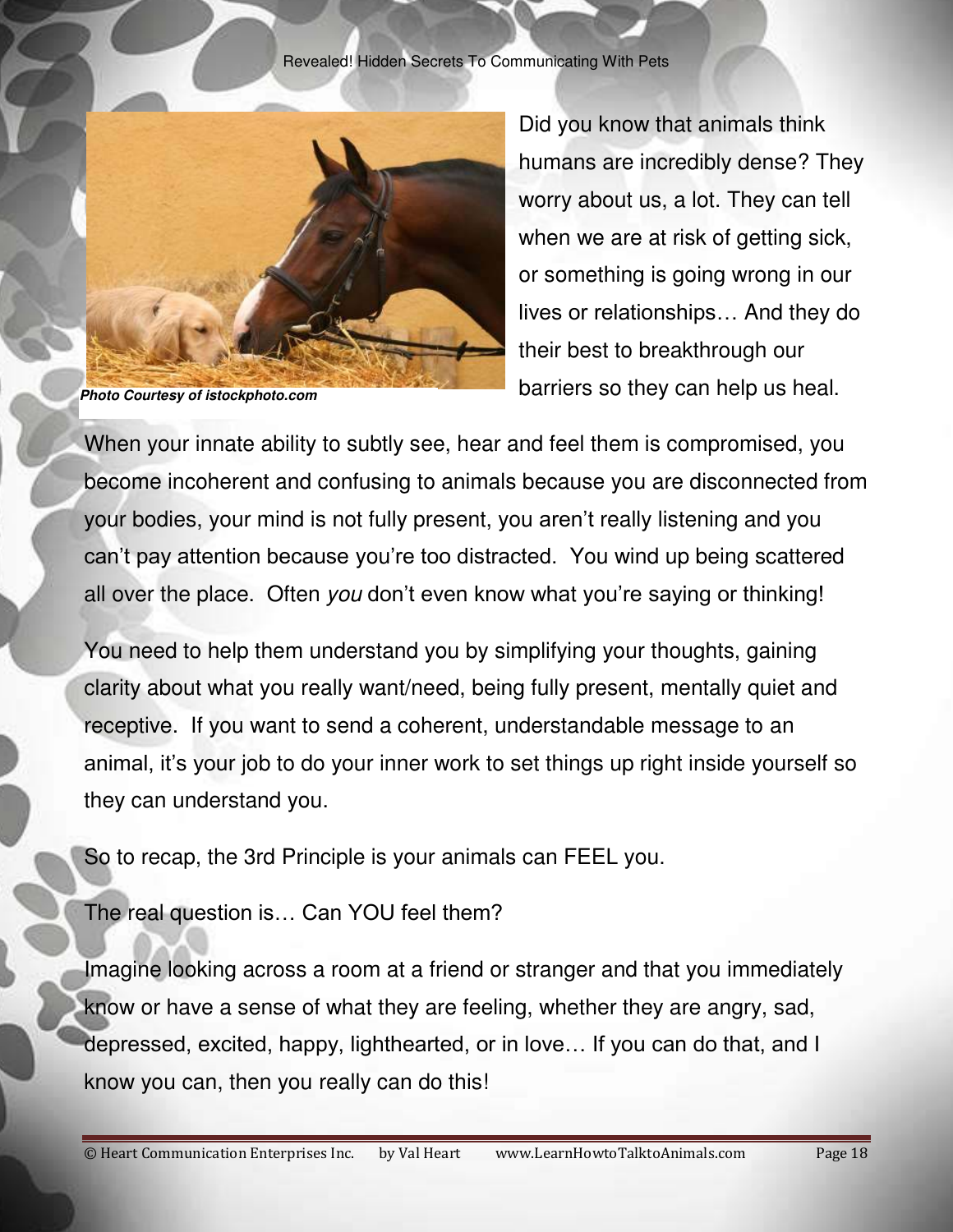When you really get good at it, then it's no longer your imagination, it's the Truth and you become a real animal communicator!

Now you know the 3 Fundamental Principles to communicating with all animals: See - Hear - Feel. Practice them frequently, with every animal teacher you meet.

Next, you are ready to learn how to send a direct message to any animal, anywhere, any time!

# How to Send a Message in 3 Easy Steps So You Can Deliver a Powerful Message

Talking to animals is really easy once you understand the concepts. Any animal lover can learn how and you don't have to be psychic or play woo woo games all day or wear beads and feathers or consult a crystal ball. It doesn't take much time to do either!

Remember that if your animals are paying attention to you, they already have some clues about what you're thinking and how you're feeling. They know things about you that *you* don't even know! They see inside your mind's eye (the images on your mental monitor). They feel the emotions you're resonating with. They hear the words coming out of your mouth and reverberating inside your head. They do their very best to make sense of what you're thinking, from their viewpoint.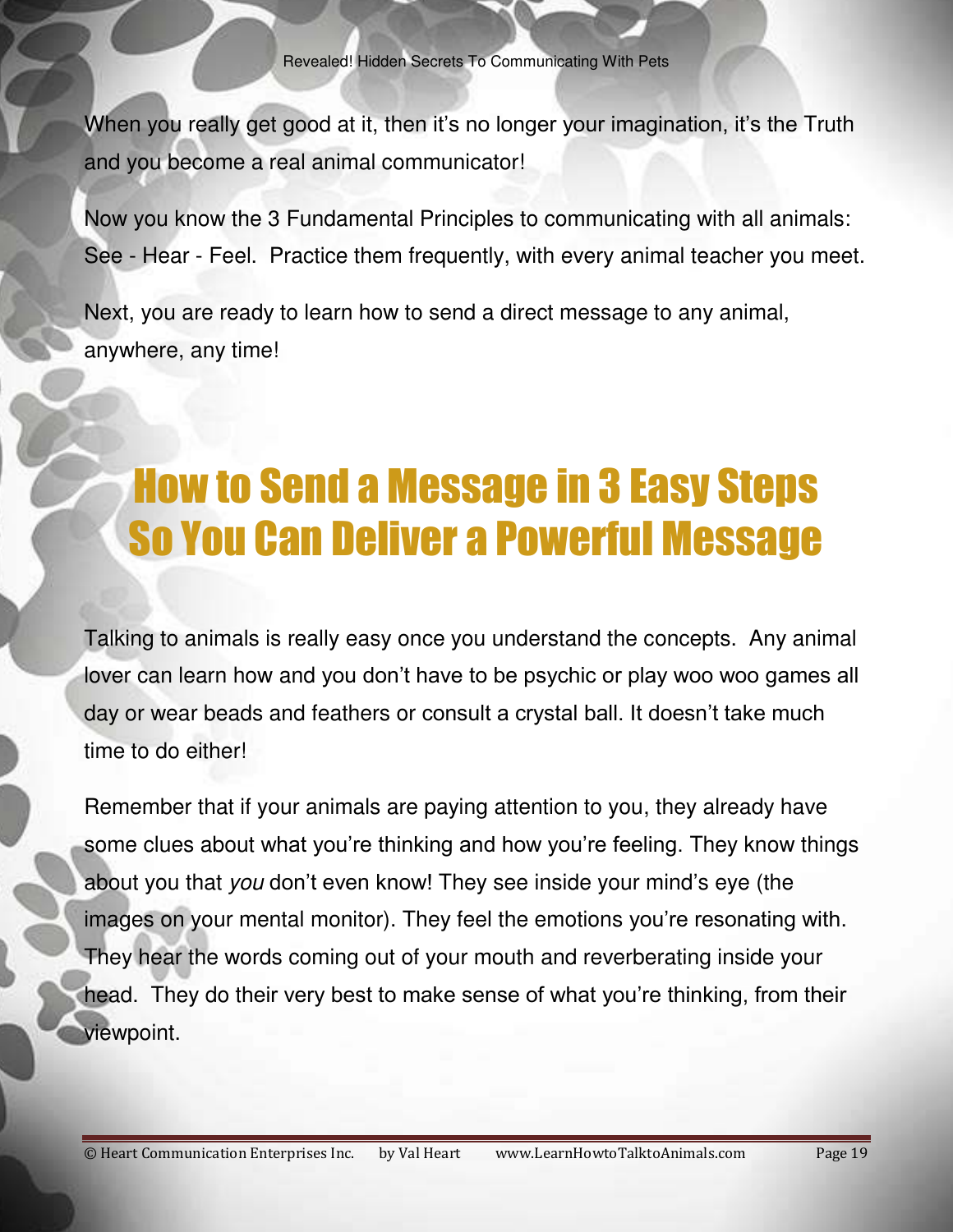To send a message to an animal, all you have to do is:

**1. GET CLEAR!** First get clear within yourself about what you want to tell them and why it's important. Get their attention so they are listening to you and aren't distracted.

TIP: Consider the story or message from their viewpoint, not just your own.

**2. TELL THE STORY!** While you talk it through out loud, take time to see it happening in your mind's eye like you are shooting your own movie video. Be sure to feel the feelings that you want them to feel while you tell the story so they know if it's good/happy/positive story or bad/painful/ negative message of warning.

TIP: If you are working with a behavior problem, you can explore the best case scenario about what you want to have happen ideally. You can also explore the worst case scenario with the consequences or risks clearly presented. This way they can be better informed, know what they didn't know before, and can make better decisions for themselves.

**3. TEST IT!** This isn't rocket science. Animal communication is highly subjective, feeling based, energetic communication from heart to heart, mind to mind. This isn't mind control! Look for anything different. There could be changes in mood, energy or attitude.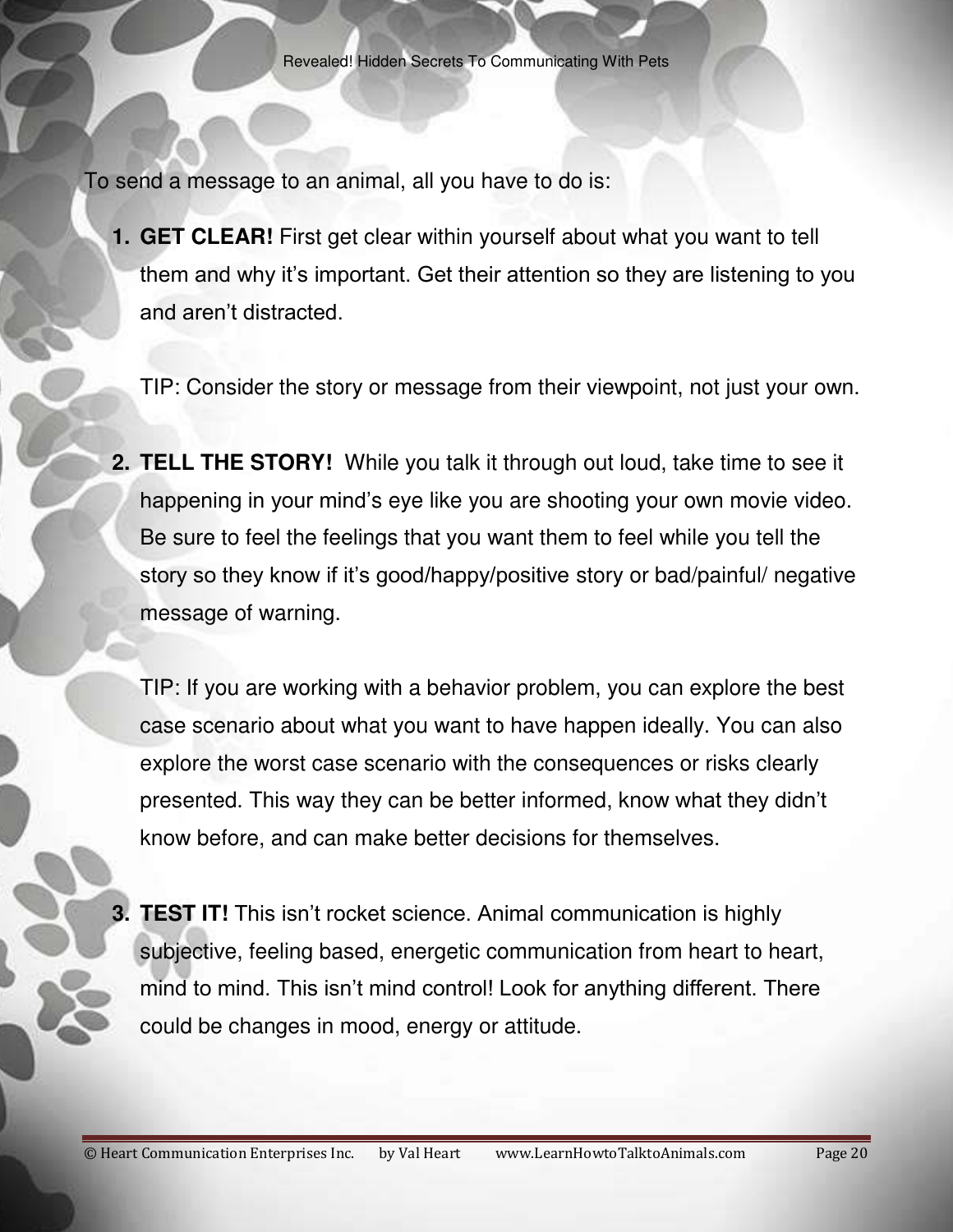They may do exactly what you told them, or they may not, depending on their viewpoint, whether they agree with you or not, or they may be confused if you haven't been clear enough. Your job is to inform them properly so they can make better choices on their own, and understand the consequences of their actions.

TIP: During the story and afterward, practice being sensitive to their concerns, mood and their energy in response. If you feel any hesitation, wariness, caution or pushback, then stop and ask about what's come up.

 Did you go too fast? Where were you not clear enough? Did you touch on something that is worrisome to them? Notice where you were in the story when something shifted, and simply stop to ask them for help understanding their viewpoint. Be in the space of it with them and see what comes up for you to know, consider or do.

See how easy it is? You can do this! Sending a message to an animal is as easy as 1-2-3 when you know how.

**Get Clear -- Tell the Story -- Test It.**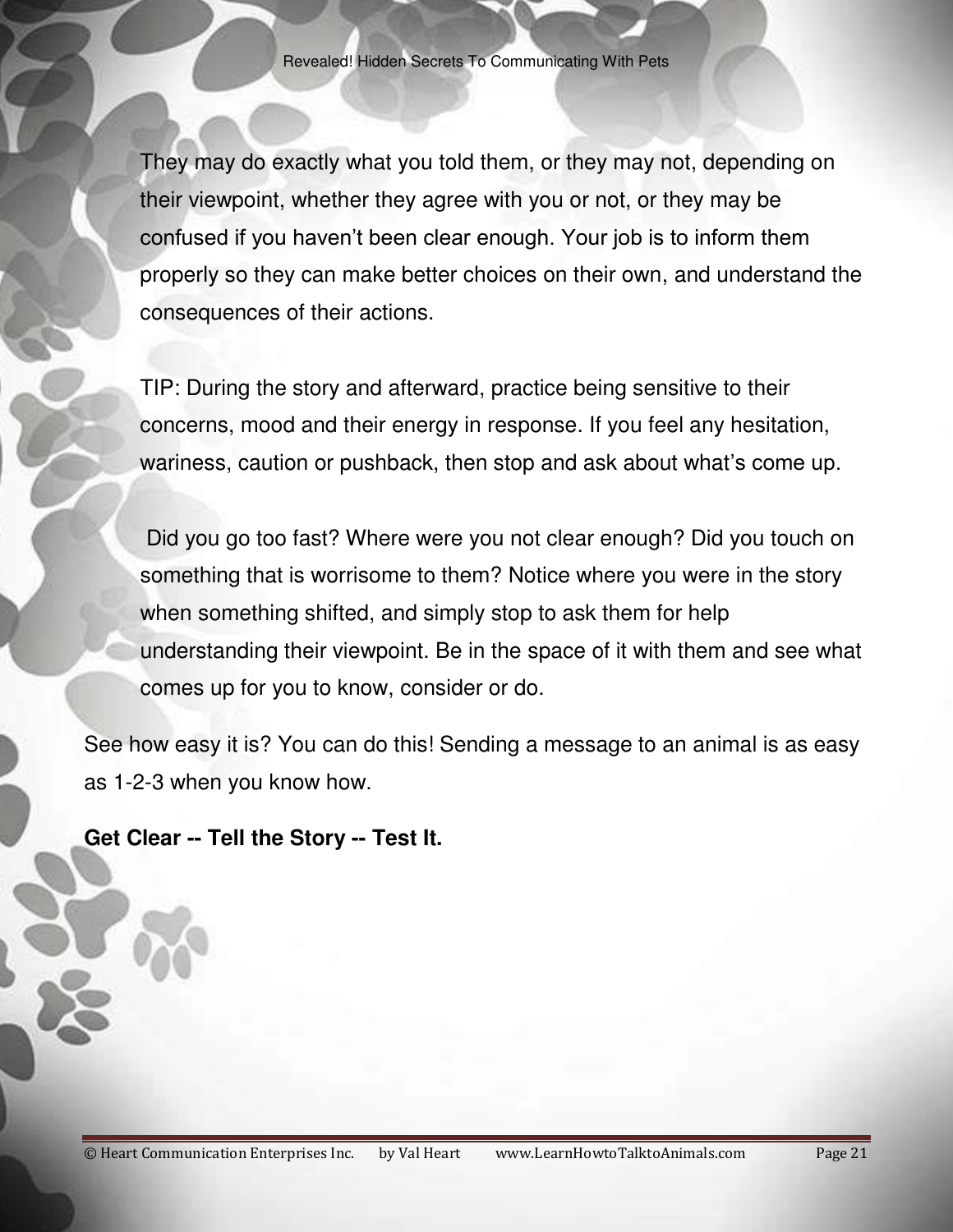

Learning animal communication is a spiritual journey, and it's also a great deal of fun because animals will tell you the most amazing things! Knowing just these 3 things will help you see the world from a whole new perspective.

*Photo Courtesy of Flickr.com*

If your goal is to master animal communication, then you should know that this is only the beginning.

It gets even more fun when you learn how to receive their messages back so you can enjoy a two way dialogue. Imagine talking to a whole group of animals, a pack, herd, flock, etc.! You can hear their jokes, their concerns, how they feel about the worlds around them, and who among them is strong, and who is in trouble and needs help. In a remarkably short period of time, you can learn how to receive messages telepathically too. Soon you'll find yourself talking with animals as easily as chatting with your best friend!

Remember that TRUE heart to heart, mind to mind communication is always a two way street. What you need to tell them is only half the story. What they need to tell you is equally important.

Mastering the art of animal communication is similar to mastering the art of tai chi chuan or qi gong or the practice of medicine or engineering or anything else worth really investing yourself in. It simply requires your dedication and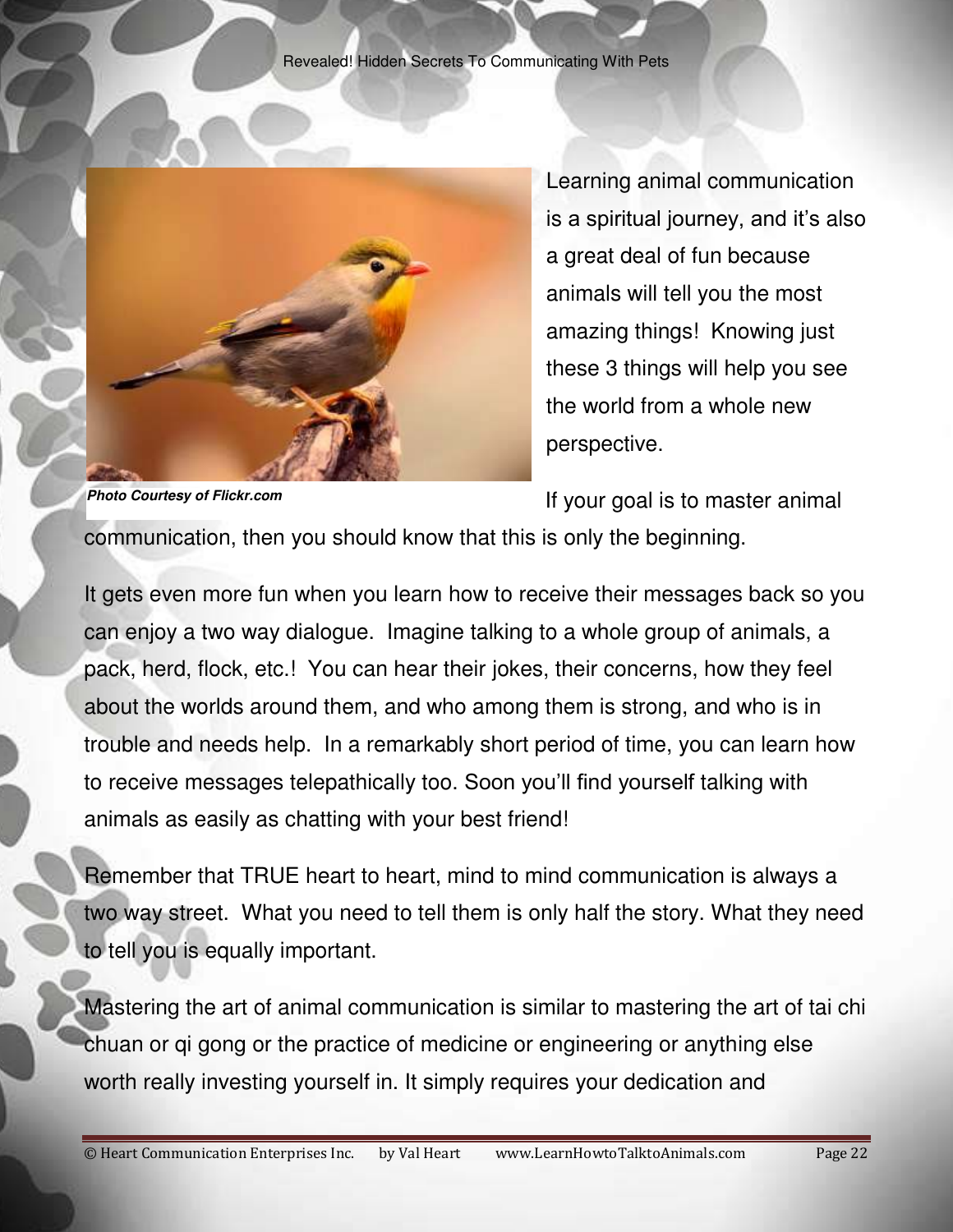commitment, opportunities to experience excellent education from really good teachers, and regular practice to master your skills.

Animals need us and we need them. With just a few more learned skills, you will begin communicating with animals at a deeper level so you can experience a beautiful, mutually beneficial dialogue and relationship with the pets you love.

In the *How to Talk to Animals System*, I teach students how to hear their animal's emotions, wisdom and thoughts so that you know where problems are really coming from, so you know what to do to help, and what not to do.

If you truly want to be able to communicate with your animals, so that you can connect more deeply and take better care of their needs, you don't want to skip this important step. Animal communication is the key to a lasting bond and learning this skill can save you time and money and could even save your animal's life!

### Learn How to Talk to Animals: Beginning Animal Communication Foundations Course

Now you know the 3 Fundamental Principles that work to connect with every animal, anywhere, anytime. You also know the 3 Steps to SEND a message to an animal. However, with every conversation you have you also need to know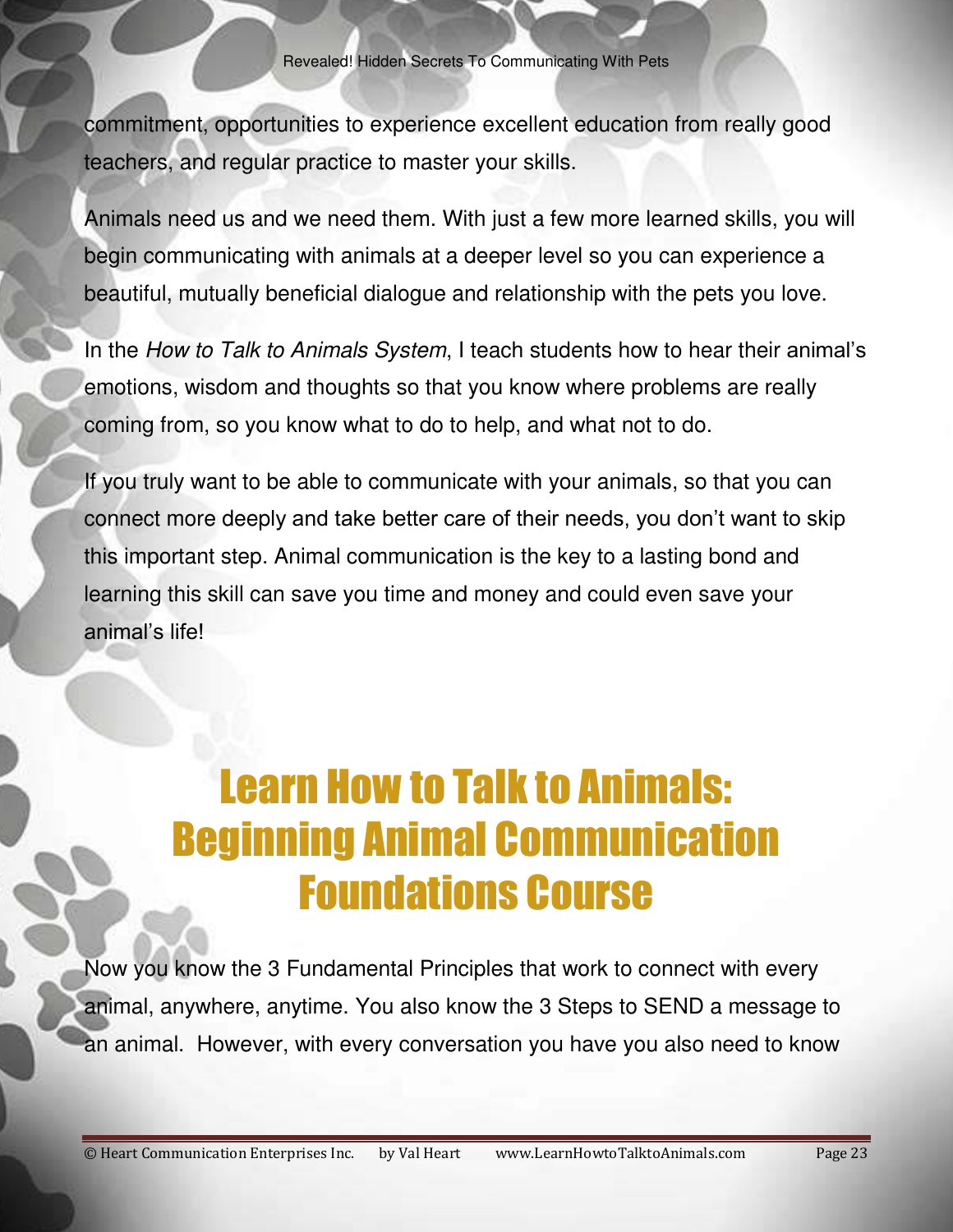how to open the channels and connect so animals can send their messages back to you.

The next step in your journey is to learn the fastest, most direct method of connecting and communicating with animals so you can experience receiving.

Communication is the lifeblood of your relationships. No matter what kind of animals you have in your life, no matter how much you love them, no matter how much you do for them… *everything comes down to your ability to understand and communicate with them*. If you can't communicate consciously, accurately and directly so they can tell you what they are thinking and feeling, then you both will continue to struggle and feel frustrated or disheartened.

The Beginning Core Foundations Course shows you how to develop your skills, tune in and merge until you are so IN SYNC with your pet, you can't help but KNOW, at a deeply intimate level, what they are thinking, what they need and how they really feel.

This Course takes you through many guided processes that will help you experience what it's like to connect, share information back and forth freely like you would with your best friend.

You'll even get to experience the fun of one of my student's favorite meditations: how to



BECOME ONE with an animal. This guided process puts you inside their body mind so you'll know how it really feels to be them. You'll know what they see and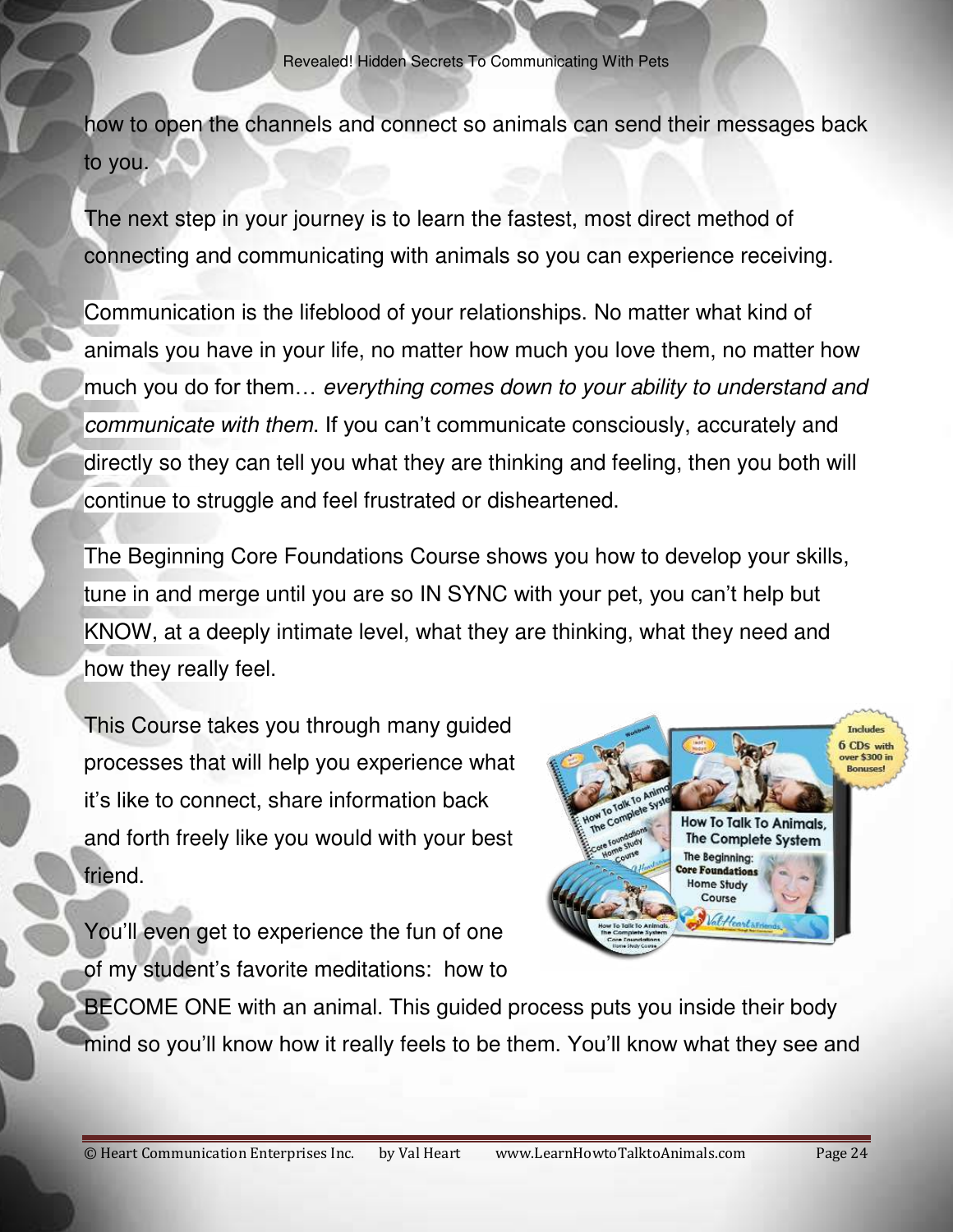sense when they look at the world around them. You'll also know what makes them happy and in the process, you'll be able to hear what they are thinking.

This life changing experience will blow your mind! Once you do this, you'll never look at an animal the same again. Eliminate doubt and create self-confidence in your growing skills. This Course shows you how to become one with any animal, anywhere, anytime you need to. *FAST!*

There's No Risk to try it out! The Course is fully guaranteed.

Click the link below to find out how this wonderful Course can change your life, then grab your copy before the price goes up!

**Beginning Animal Communication Core Foundations Course** 

[www.LearnHowtoTalktoAnimals.com/beginning-course/](http://www.learnhowtotalktoanimals.com/beginning-course/)

Click the link and discover Val's unique method for helping you learn how to talk to animals through her complete system.

## Join Val In The Animal Talk Coaching Club

Every student needs a safe place to practice their new skills! How can you get good at something if you don't practice, feel loved and supported, receive feedback and guidance when you need it?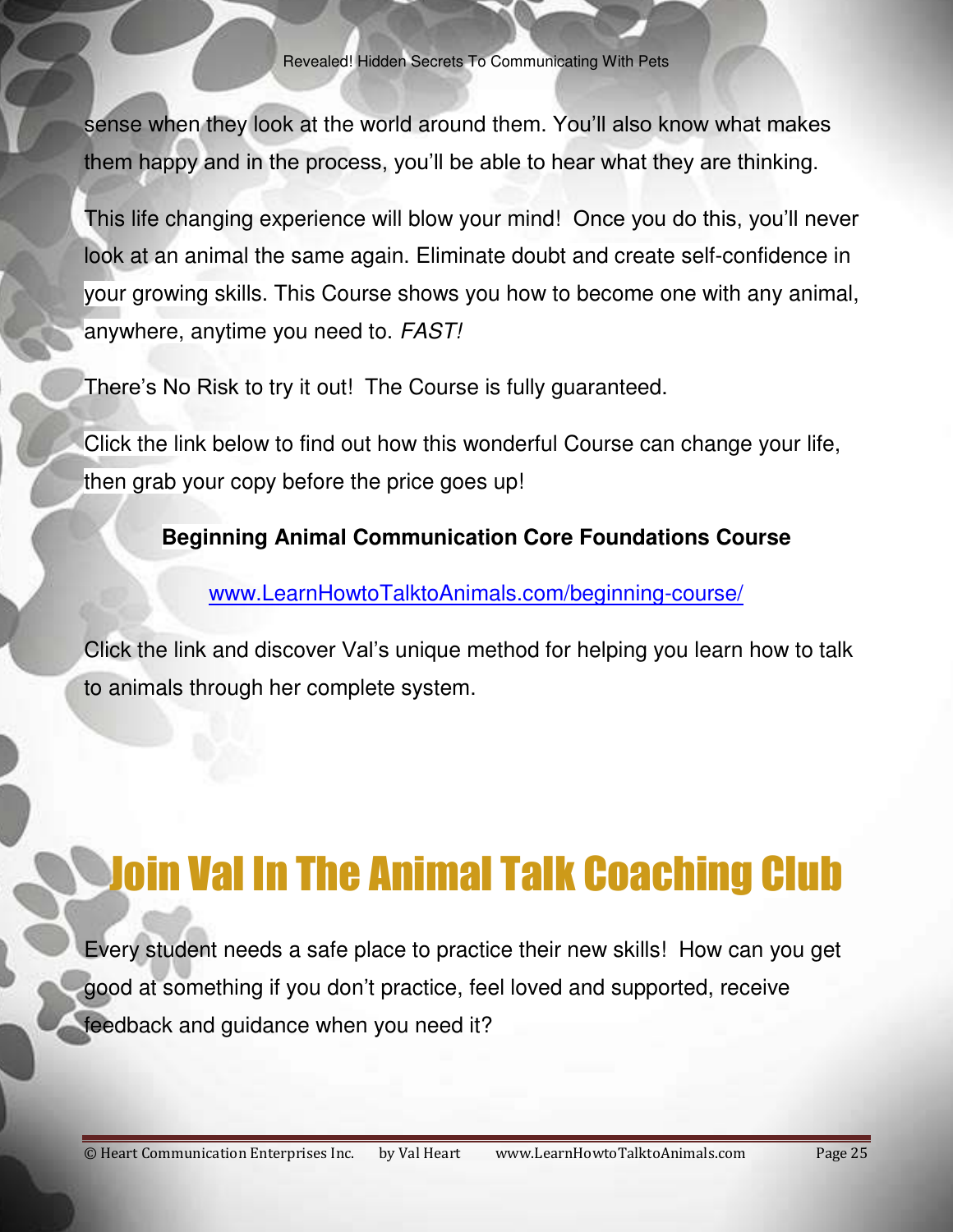The Animal Talk Coaching Club is THE PLACE to enjoy talking with animals around the world so you can grow your skills with a loving community of like minded animal talk students. You will develop your intuition in ongoing monthly trainings and other fantastic bonuses designed to rock your world.

And, as a Gold Member you will enjoy participating and experiencing the power of the monthly LIVE Q&A Calls. Ask Val your questions, be inspired, coached and mentored in your journey, get help with your own animals, and fast track your success.

You can even earn private sessions with Val by playing the accountability game (value \$1,100!).

**ANIMAL** TALK Join the Club Join Val and other animal lovers around the world in the Animal Talk Coaching Club. You get a FREE 14 day trial membership with some really cool bonuses (worth more than \$300) just for checking it out:

[www.AnimalTalkCoachingClub.com](https://ampros18.infusionsoft.com/app/linkClick/22508/66f5d17eae1cfc98/1909826/58caa58e88824987)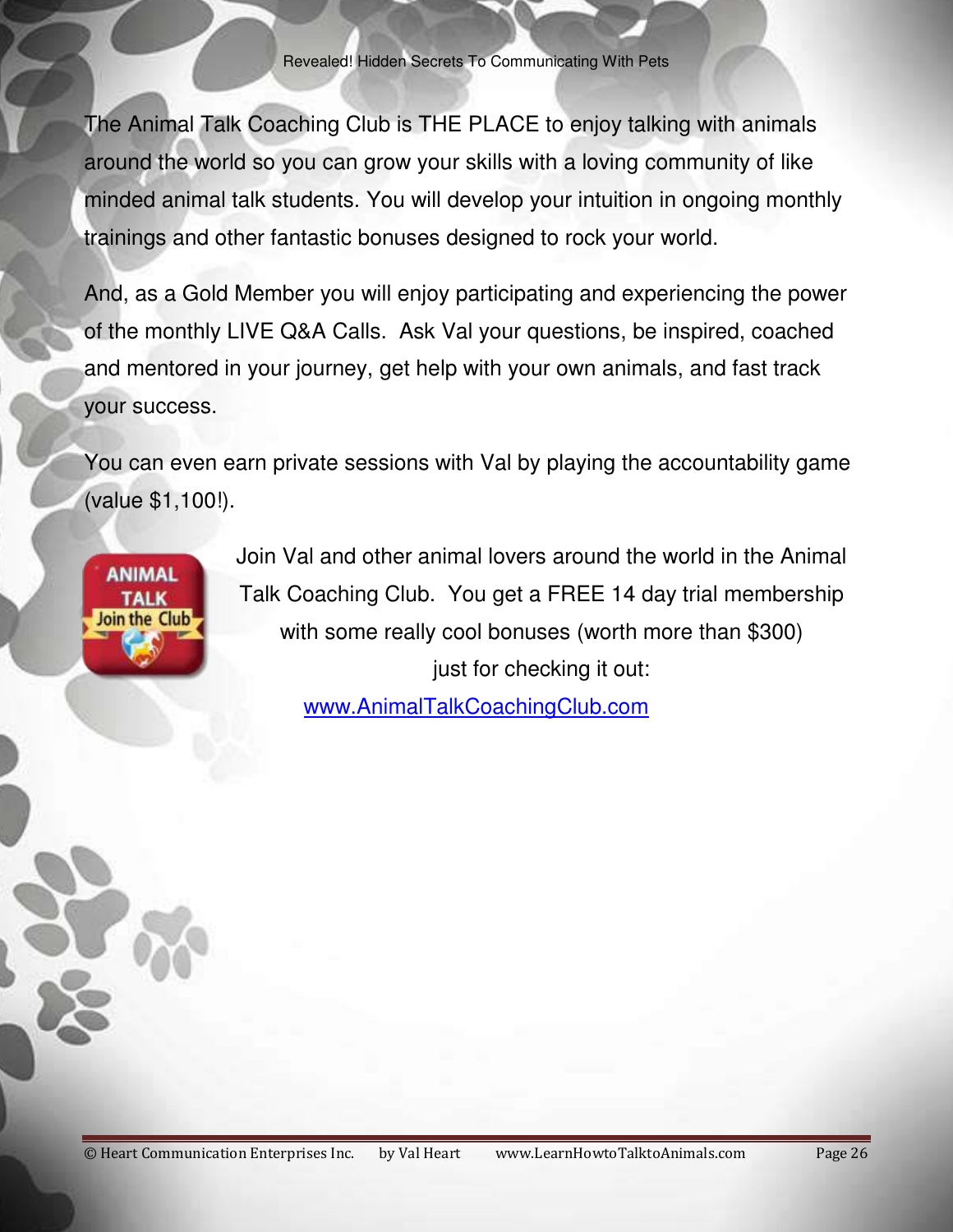

## ABOUT VAL HEART

Val Heart specializes in helping people who are struggling with their pets. She is called The Real Dr Doolittle™, Animal Communicator to the Stars and is the leading animal problem solving expert. A bestselling author, Val is the founder of The H.E.A.R.T. System™ a 5 step process for solving problems with animals. She also works with under-performing show horses and their riders to improve performance, health and well-being.

Val loves teaching animal lovers how to talk with animals so you can save money at the vet, solve your own behavior, performance and training

problems. Her mission and passion is to improve the lives of animals the world over by helping humans learn how to speak their language, understand their viewpoints, and heal.

After all, it's our love of animals that helps us learn how to be better humans, and the more balanced and healthy we are, the more balanced and healthy they can be too. Learn how easy it is to hear your animal's voice and wisdom so that you can save money at the vet, resolve your own behavior, performance and training problems, and learn how to deepen your heart connection with all animals.